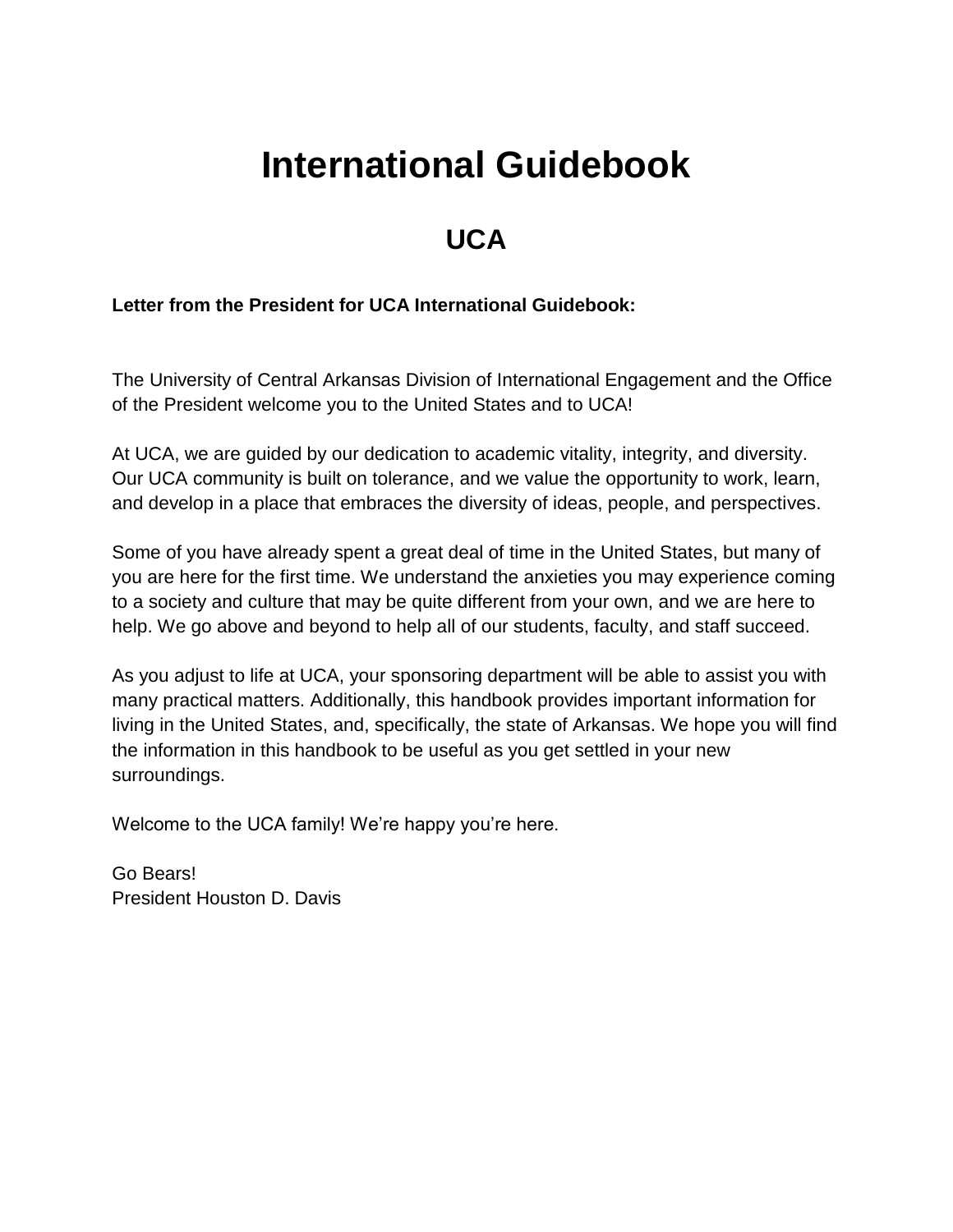## **Housing**

### **Useful Tools -**

*Best Places:* <https://www.bestplaces.net/> *Rent.com:* [www.rent.com](http://www.rent.com/) *Realtor.com*: <https://www.realtor.com/> *Zillow.com:* <https://www.zillow.com/> *ForRentUniversity.com:* <https://www.forrentuniversity.com/> *UcaLoop*:<https://uca.uloop.com/> *UCA-Net:* A communication tool through UCA email.

## **Short Term Living Options -**

*Home2Suites by Hilton*:<https://home2suites3.hilton.com/en/index.html> 820 Bill Dean Dr. Conway, AR., 3.6 miles from UCA.

*Microtel Inn and Suites:* [https://www.wyndhamhotels.com/microtel/conway](https://www.wyndhamhotels.com/microtel/conway-arkansas/microtel-inn-and-suites-conway/overview)[arkansas/microtel-inn-and-suites-conway/overview](https://www.wyndhamhotels.com/microtel/conway-arkansas/microtel-inn-and-suites-conway/overview)

2475 Sanders Street Conway, AR., 3.0 miles from UCA

*Candlewood Suites*: [https://www.ihg.com/candlewood/hotels/us/en/conway/cnwcw/hoteldetail?cm\\_mmc=Go](https://www.ihg.com/candlewood/hotels/us/en/conway/cnwcw/hoteldetail?cm_mmc=GoogleMaps-_-CW-_-US-_-CNWCW) [ogleMaps-\\_-CW-\\_-US-\\_-CNWCW](https://www.ihg.com/candlewood/hotels/us/en/conway/cnwcw/hoteldetail?cm_mmc=GoogleMaps-_-CW-_-US-_-CNWCW)

2360 Sanders Street Conway, AR., 3.0 miles from UCA

*Airbnb*: <https://www.airbnb.com/>

*CorporateHousing.com*:<https://www.corporatehousing.com/ar/conway>

## **Neighboring Cities and Communities within a 30 mile radius of UCA -**

- No. Little Rock <http://nlr.ar.gov/> 27.6 miles southeast of UCA
- Morrilton <https://cityofmorrilton.com/> 21.4 miles northeast of UCA
- Maumelle <https://www.maumelle.org/> 18.7 miles southeast of UCA
- Vilonia <http://www.cityofvilonia.net/> 15.5 miles east of UCA
- Greenbrier <https://www.cityofgreenbrierar.com/> 13.5 miles north of UCA
- Conway <https://conwayarkansas.gov/>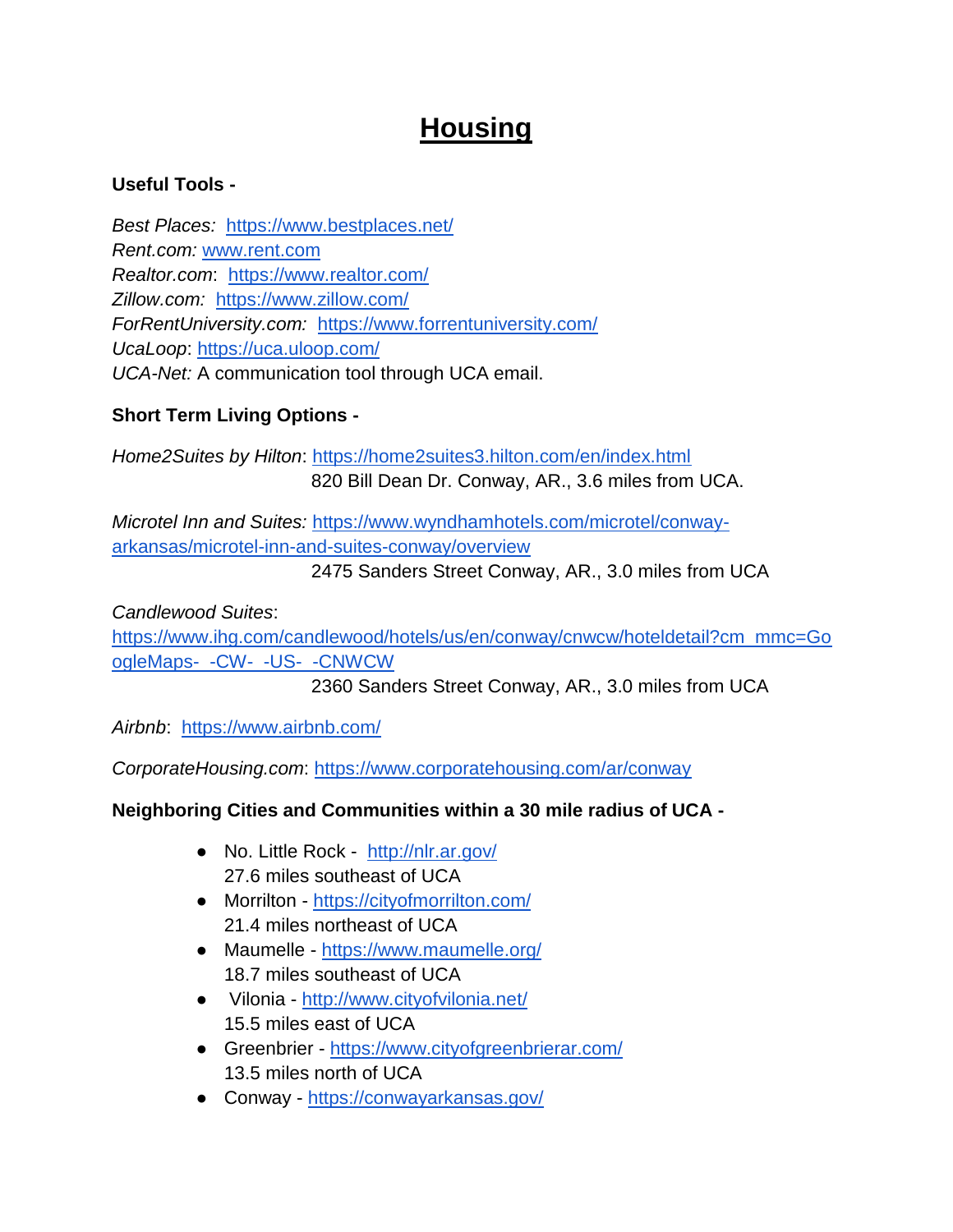## **Travel and Transportation**

## **Driving -**

If you will be driving a car in the United States, you must have a valid driver's license. You should also be aware that the rules for driving in the U.S. may be very different from the rules in your home country. Knowing these rules is truly a matter of life or death. Even if you are an experienced driver, you need to make yourself aware of the differences between American driving rules and those of your home country. **Please do not drive without a valid driver's license and until you understand the rules thoroughly.**

The link below is for the Arkansas Department of Finance and Administration Driver Services' website. Many of your questions about driving requirements in the State of Arkansas can be answered here. Or by calling (501) 371-5581. <https://www.dfa.arkansas.gov/driver-services/>

You can find an Arkansas Driver's License Study Guide and practice test online thru the Arkansas State Police. [http://asp.ark.org/services-and-programs/detail/driver](http://asp.ark.org/services-and-programs/detail/driver-examination)[examination](http://asp.ark.org/services-and-programs/detail/driver-examination)

## **Driver's License -**

You must have a valid driver's license to drive in the U.S.

• If you already have a valid driver's license from another state:

Go to a local revenue office and surrender your out-of-state license in exchange for an Arkansas driver's license. You will need to bring your Immigration and Naturalization documents with you to show your immigration status. No written or road tests are required if you have a valid out-of-state license.

> Conway Revenue Office 2455 Washington Ave Conway, AR 72032 (501) 329-2601

• If you do not have a valid US driver's license:

Before beginning the process of applying for an Arkansas Driver's License you should review the checklist at the link below which explains all of the documentation needed to apply for a driver's license in the state-

[https://static.ark.org/eeuploads/asp/drivers\\_1-2-3\\_checklist\\_121317.pdf](https://static.ark.org/eeuploads/asp/drivers_1-2-3_checklist_121317.pdf)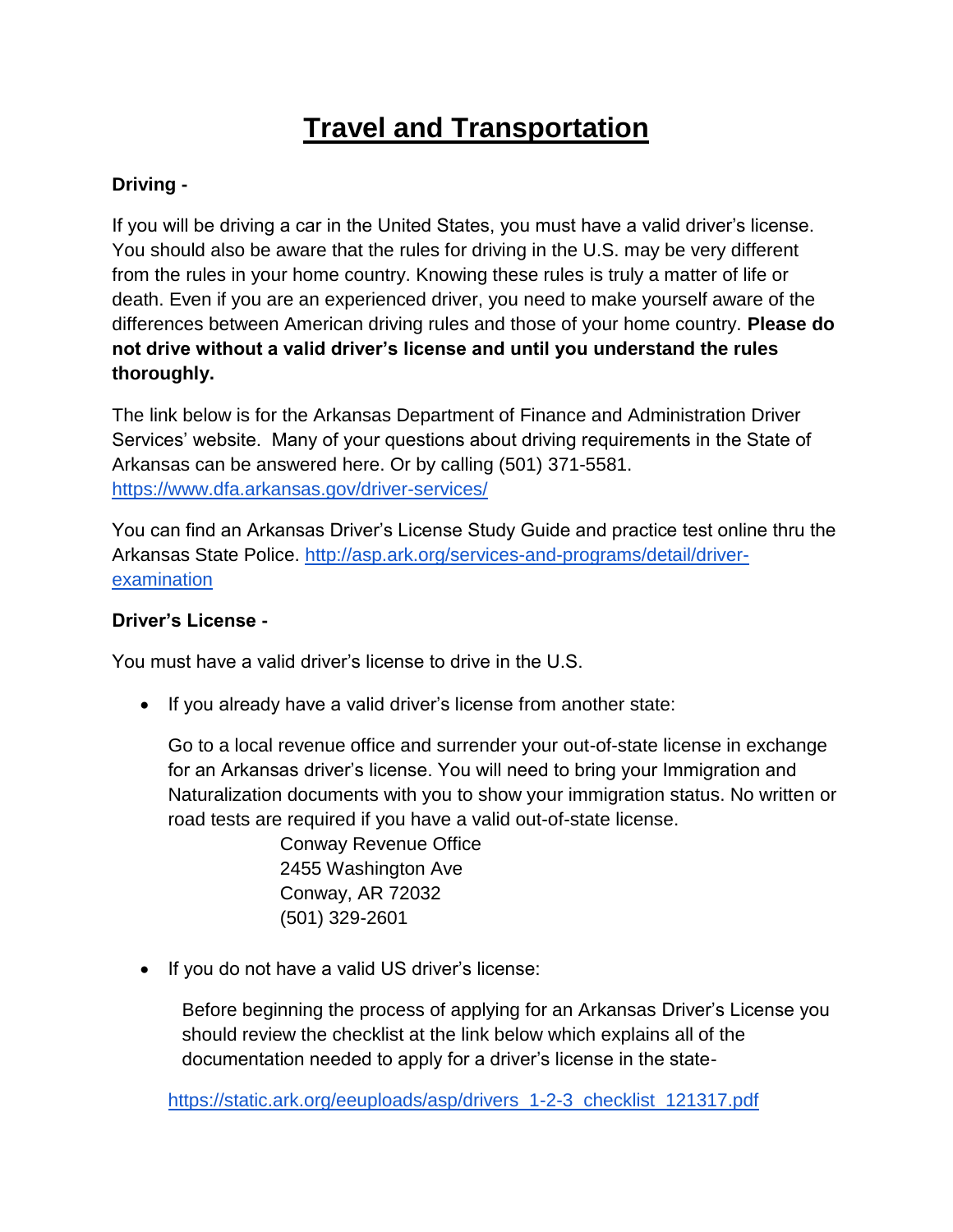The Arkansas State Police administer the written and driving portions of the license process in Arkansas. Testing information for Conway (Faulkner County) is as follows-

Faulkner County Library 1900 Tyler Street Conway, AR

| Tests are given Monday & Tuesday only |                                                      |
|---------------------------------------|------------------------------------------------------|
| Written Exam                          | 8-10:30 am (must be there before 10 am to take test) |
| Skills Test (Driving)                 | 11 am (First 15 applicants)                          |

Any questions can be answered at (501) 618-8282

## **Buying a Car -**

- You may buy a new car from an automobile dealer and a used car from a dealer or private individual.
- Financing may be obtained from the dealer or a bank.
- You must obtain a Certificate of Ownership from a car dealer or a Certificate of Title from an individual.
- The car must be registered immediately in the new owner's name.
- In Arkansas, automobiles are considered *personal property* and must be assessed. It is important upon purchase of the vehicle that you go to the Assessment Office and complete the necessary paperwork. On an annual basis, you assess all personal property (car, boat, trailer, tractor, etc.) between January 1st and May 31st. See *Taxes* in this guidebook for further information.
- Registering a car must be done at the local Revenue Office (within 6 months of moving to the state).

Conway Revenue Office 2455 Washington Ave Conway, AR 72032 (501) 329-2601

- Arkansas law requires you to purchase car insurance.
- This website will answer some of your questions about registering a vehicle: <https://www.dfa.arkansas.gov/motor-vehicle/vehicle-tag-renewal/>

## **Car Insurance -**

If you are planning on owning a car while in Arkansas you are required to maintain liability insurance on your vehicle. Contact a local insurance agent or online insurance company to purchase the required automobile insurance.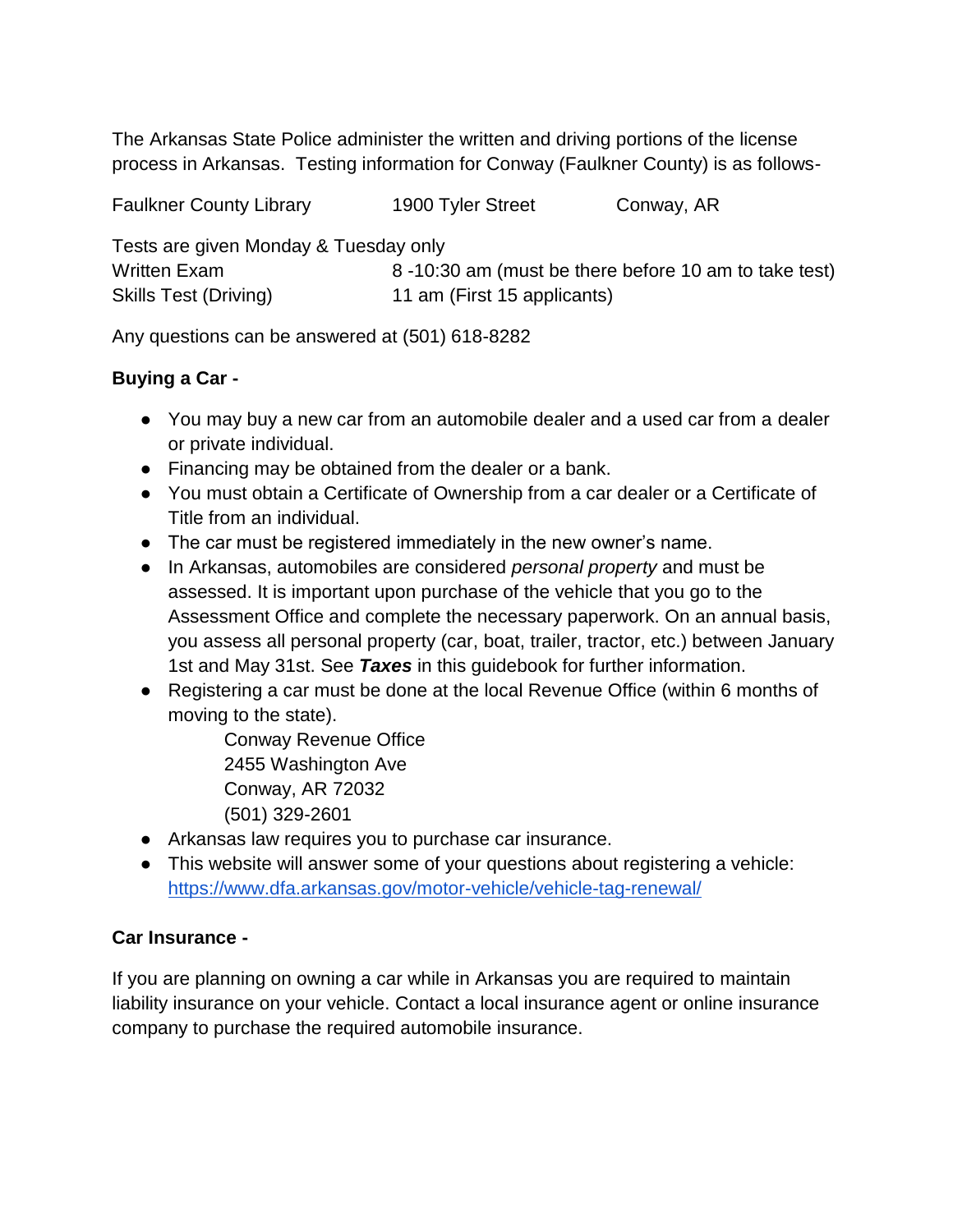## **Car Seats (Child Passenger Safety Seats) -**

There are 3 types of car seats: Infant car seat Forward facing car seat Booster seat

Any of these can be purchased locally at a Walmart or Target store.

Arkansas's Child Passenger Protection Act states:

- $\bullet$  A child who is less than (6) six years of age and who weighs less than sixty pounds (60 lbs.) shall be restrained in a child passenger safety seat properly secured to the vehicle.
- If a child is at least six (6) years of age or at least sixty pounds (60 lbs) in weight, a safety belt properly secured to the vehicle shall be sufficient to meet the requirements of the law.

It is important to install the child safety seat properly-please read the instructions carefully.

NOTES: Children under the age of 12 should not sit in the front seat if the car contains a passenger-side air bag. This can be dangerous and even deadly in an accident. Never hold a child on your lap in the car. Do not take a baby out of a car seat while the car is in motion, even if he/she is crying. An unprotected child can be seriously injured in an accident, even if you are driving very slowly.

#### **Seat Belts –**

- Up until age 15 all children should be properly secured in a vehicle by a proper child restraint system or seat belt.
- All *front-seat occupants* 15 years old and above must wear a seat belt.

#### **Cell phone use while driving -**

Arkansas law prohibits texting while driving, regardless of the driver's age. It is also illegal for drivers to use hand-held cell phones while traveling through school or highway work zones and it's a violation for any driver under the age of 18 to use a cell phone while operating a motor vehicle.

## **Campus Parking -**

If you will be parking on campus you must register your car with the UCA Police Department and obtain a parking permit. There is a \$60 fee for parking on campus. Information about obtaining a permit can be found at this link:

<https://uca.edu/police/2018/07/09/payroll-deduction/>(501) 450-3111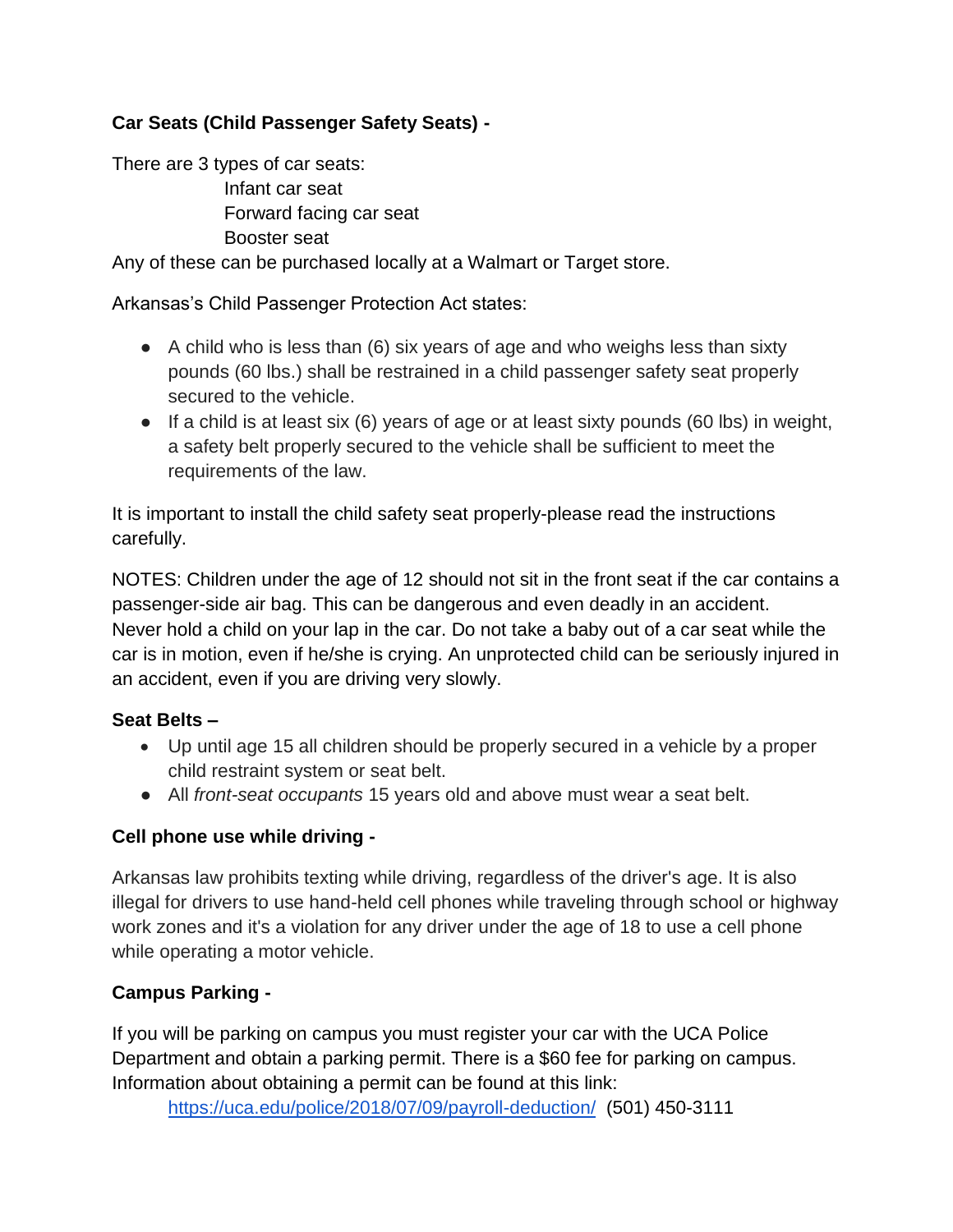#### **Local Transportation -**

*Taxi (Cabs)*: Currently, there are 2 companies in the area.

| Conway Yellow Cab | $(501)$ 327-1515 |
|-------------------|------------------|
| Conway Taxi       | (501) 730-4110   |

Taxi service can be expensive if used on a regular basis. It is also customary to pay the driver 15% of the fair as a "tip."

*Buses:* There is not a local bus company in Conway.

*Public Transportation:* Not available in Conway

*Uber or Lyft:* These services are available in the area. Please refer to the links below for further information:

*UpHail*:<https://uphail.com/us/ar/conway/> *Uber:* <https://www.uber.com/cities/little-rock/> *Lyft:* <https://www.lyft.com/rider/cities/little-rock-ar>

*Bicycles:* UCA has been officially recognized by the League of American Bicyclists as a Bicycle-Friendly University. More information about bike riding, in and around the UCA campus can be found here:

<http://uca.edu/bikefriendly/>

Zagster bike locations are available on campus and across Conway for use by individuals. More information about this bike sharing network is available here[:](http://bike.zagster.com/conway/)

<http://bike.zagster.com/conway/>

When riding on the Conway streets you are expected to obey the same road rules as automobiles.

#### **Out of Town Travel -**

For information about distances from Conway, please refer to the link below: *Distance to Go*: <https://www.distancesto.com/>

*Air:* The Bill and Hillary Clinton National Airport is in Little Rock and is located 35.6 miles from UCA.<http://clintonairport.com/>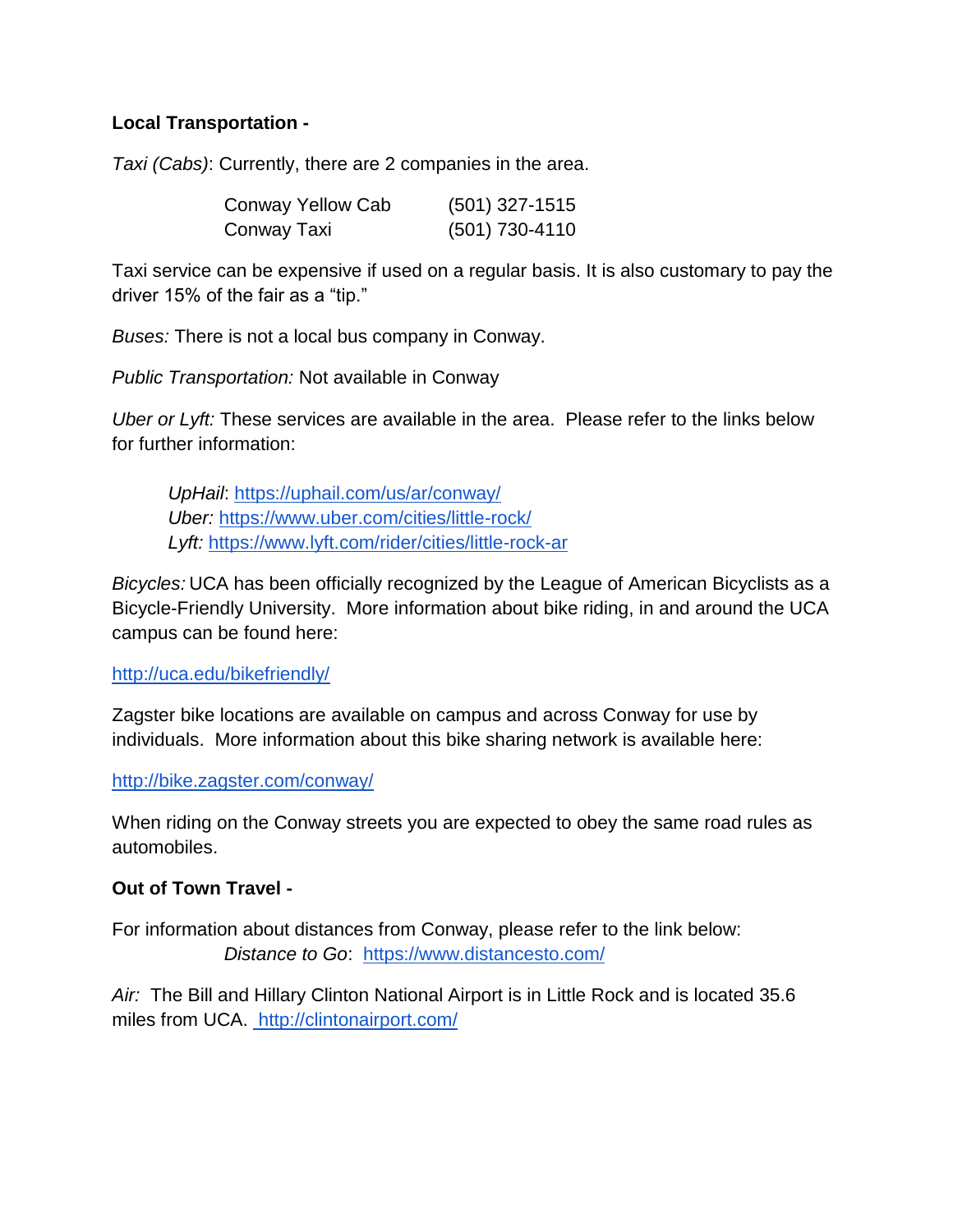You can fly from this airport to larger cities for connecting flights. Airlines flying in and out of this airport includes:

| <b>Allegiant Air</b> | <b>American Airlines</b> | Delta    |
|----------------------|--------------------------|----------|
| Southwest Airlines   | United                   | Frontier |
|                      | <b>VIA Airlines</b>      |          |

*Train:* The Amtrak train station is located in downtown Little Rock 1400 West Markham. Visi[t](http://www.amtrak.com/home.html) [www.amtrak.com/home.html](http://www.amtrak.com/home.html) for train schedules throughout the nation.

*Bus*: The bus station located at Flash Market/Citgo 1030 US Highway 65 Conway provides access to both the Greyhound Bus Line (National routes) and Jefferson Bus Lines (Arkansas routes). To find out more information about travel from Conway visit the websites below:

<https://locations.greyhound.com/bus-stations/us/arkansas/conway/bus-station-650750> <https://www.jeffersonlines.com/>

*Rental Car:* Cars may be rented by the day, weekend, week, or month by a person having a U.S. driver's license. Some companies require that the person be of a certain age and have a major credit card. Prices vary. The following are rental car companies in the Conway area:

Enterprise Rent-A-Car [https://www.enterprise.com/en/car-rental/locations/us/ar/conway-](https://www.enterprise.com/en/car-rental/locations/us/ar/conway-5176.html?mcid=yext:245709)[5176.html?mcid=yext:245709](https://www.enterprise.com/en/car-rental/locations/us/ar/conway-5176.html?mcid=yext:245709) 407 West Oak Street (501) 336-8100

#### **Hertz**

<https://www.hertz.com/rentacar/location/unitedstates/arkansas/conway/litn11> 808 North Creek Drive (501) 205-8628

#### **Time Zones -**

The Continental U.S. is divided into four time zones. Eastern Standard Time - 5 hours earlier than Greenwich Mean Time. 1 hour later than Central Standard Time. **Central Standard Time - Arkansas is in this time zone.**

Mountain Standard Time – 1 hour earlier than Central Standard Time.

Pacific Standard Time – 2 hours earlier than Central Standard Time.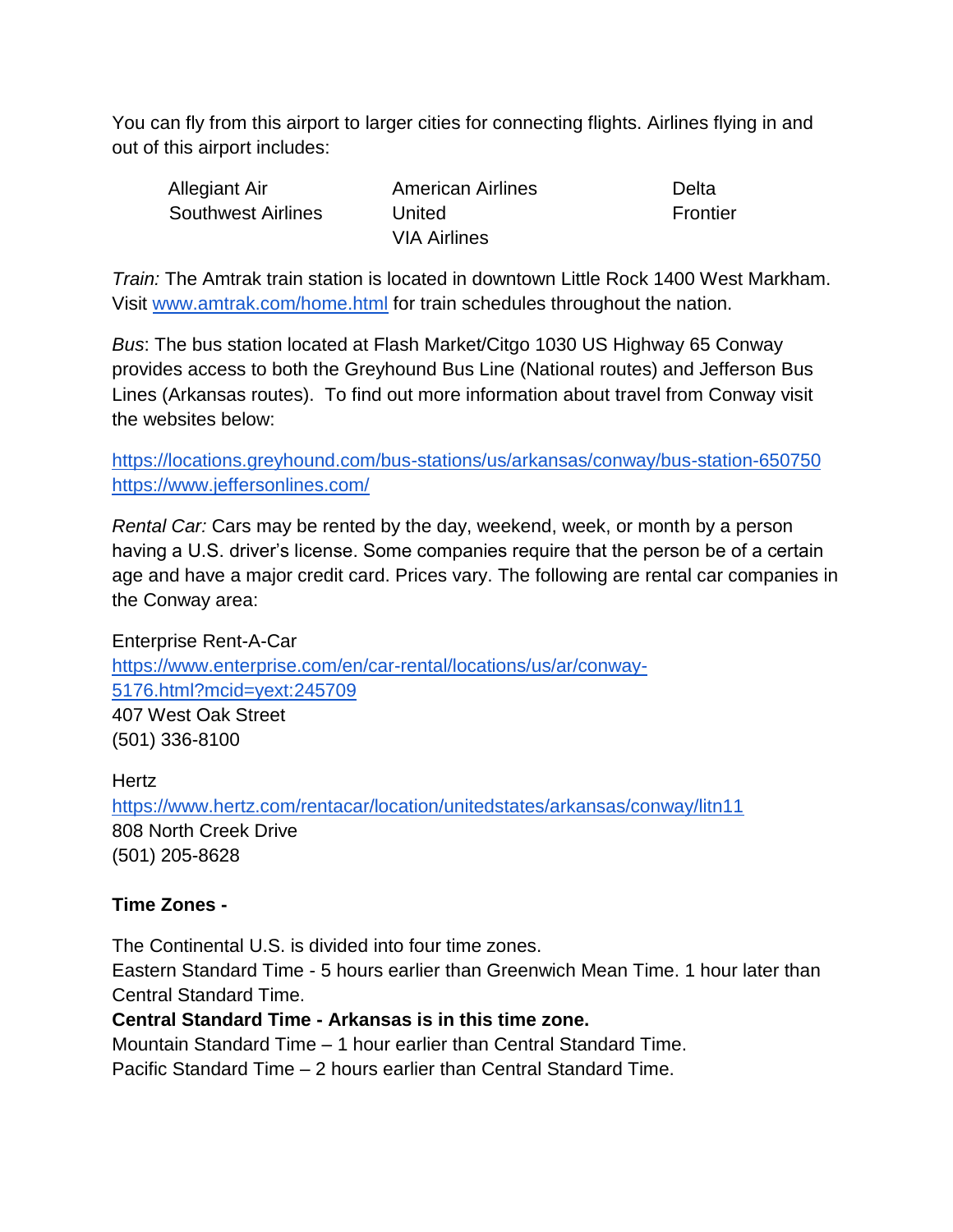Most states change to Daylight Saving Time during the Spring, and it lasts until Fall.

- On the second Sunday in March (at 2 am) all clocks are advanced on hour to 3 am. This is frequently referred to as *Spring Forward*.
- On the first Sunday in November (at 2 am) all clocks are moved back to 1 am. This is frequently referred to as *Fall Back.*

## **Banking**

All banks have a customer service representative who can assist you in opening your account and answering any questions you may have. They can also assist you if you wish to receive money from or send money to another country.

### **Choosing a Bank Account -**

When you go to open your account, take your passport and immigration documents with you to serve as identification. If you have a Social Security number, take that as well. You might also need proof of your physical address (a lease, utility bill, etc)

There are two basic types of bank accounts: checking accounts and savings accounts.

*Checking Accounts* are for money you need accessible to pay bills, make purchases, or cover your day to day living expenses.

With a checking account--

- you can deposit your money in the account and access those funds with a debit card or by writing a personal check
- the bank will provide you with a debit card and a few checks to get you started
- you can order additional checks for a fee

Some checking accounts have a minimum balance requirement. If you go below the minimum, you will be charged a fee.

Ask the customer service representative at your bank for assistance if you do not know how to keep records of your banking transactions.

Be sure to ask about any other checking requirements when you go to open your account.

*Savings Accounts* are for money that you do not need to use immediately*,* but could need available in the future.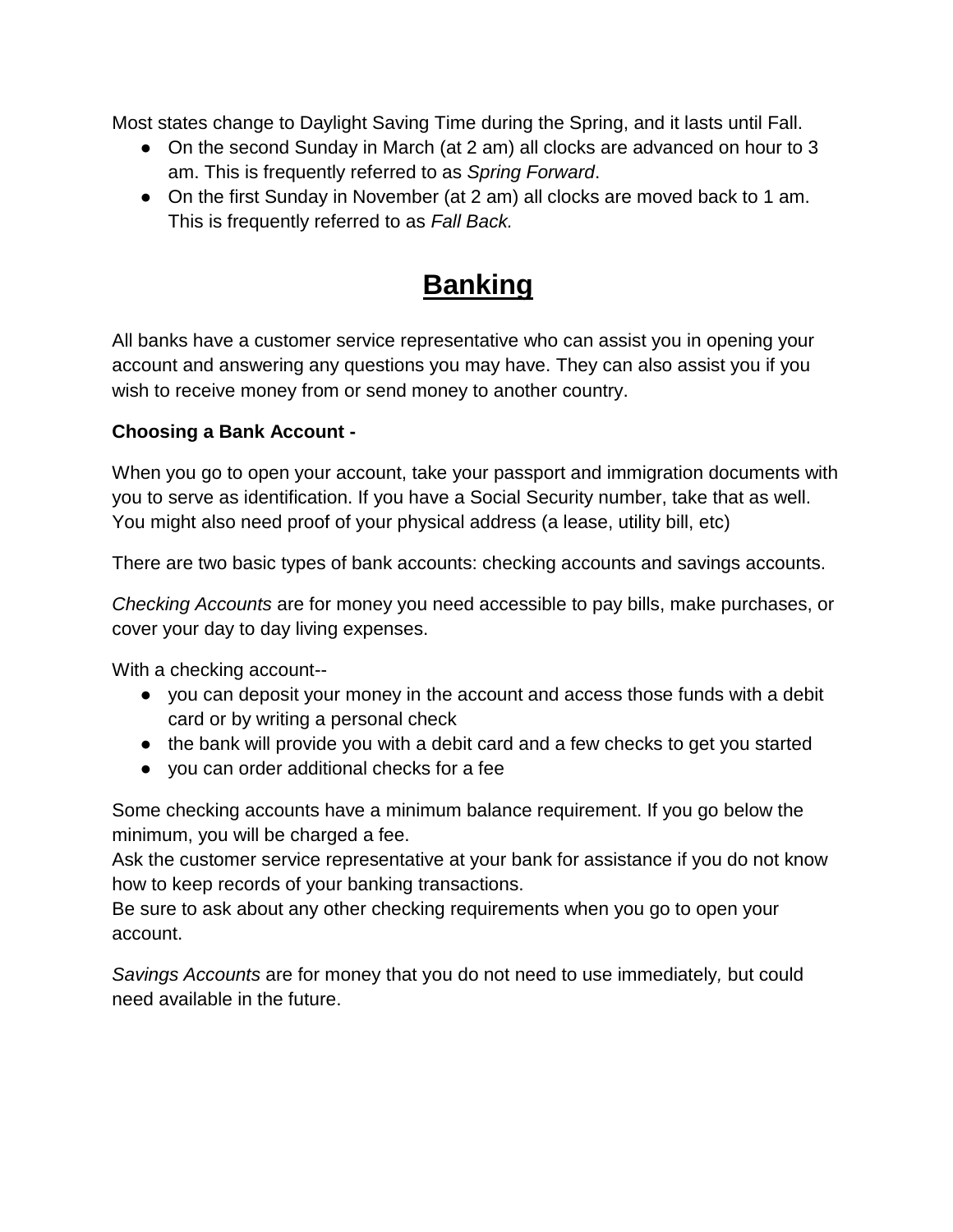With a savings account you can-

- earn a small amount of interest
- usually deposit and withdraw money from a savings account as you wish, although some banks have limits on the amount of transactions during a month or quarter.

There is sometimes a minimum account balance. If your account balance falls below the minimum requirement, the bank will deduct a monthly fee from your account.

#### **Debit Cards -**

- A debit card is a card that can be used to purchase goods and services in stores and online.
- They are given with most new checking accounts.
- They can be used anywhere credit cards are accepted.
- Unlike a credit card, however, the funds are immediately deducted from your account balance when you make a purchase.
- A debit card allows you to get cash, make deposits, transfer funds, or check your account balance at any time of the day or night from a bank ATM machine.

## **ATMs (Automated Teller Machines) -**

- Some people have only ATM cards without having a debit card-these cards cannot be used for purchases in stores.
- ATM machines are located throughout the Conway area, as well as in the UCA Student Center.
- ATM withdrawals from your bank's ATM are usually free.
- A small fee may be incurred when using an ATM to withdraw funds from your account if you use another bank's ATM machine.

Please keep your personal safety in mind when using an ATM, especially after dark and when on foot.

Never give your Personal Identification Number (PIN) or card information out to anyone.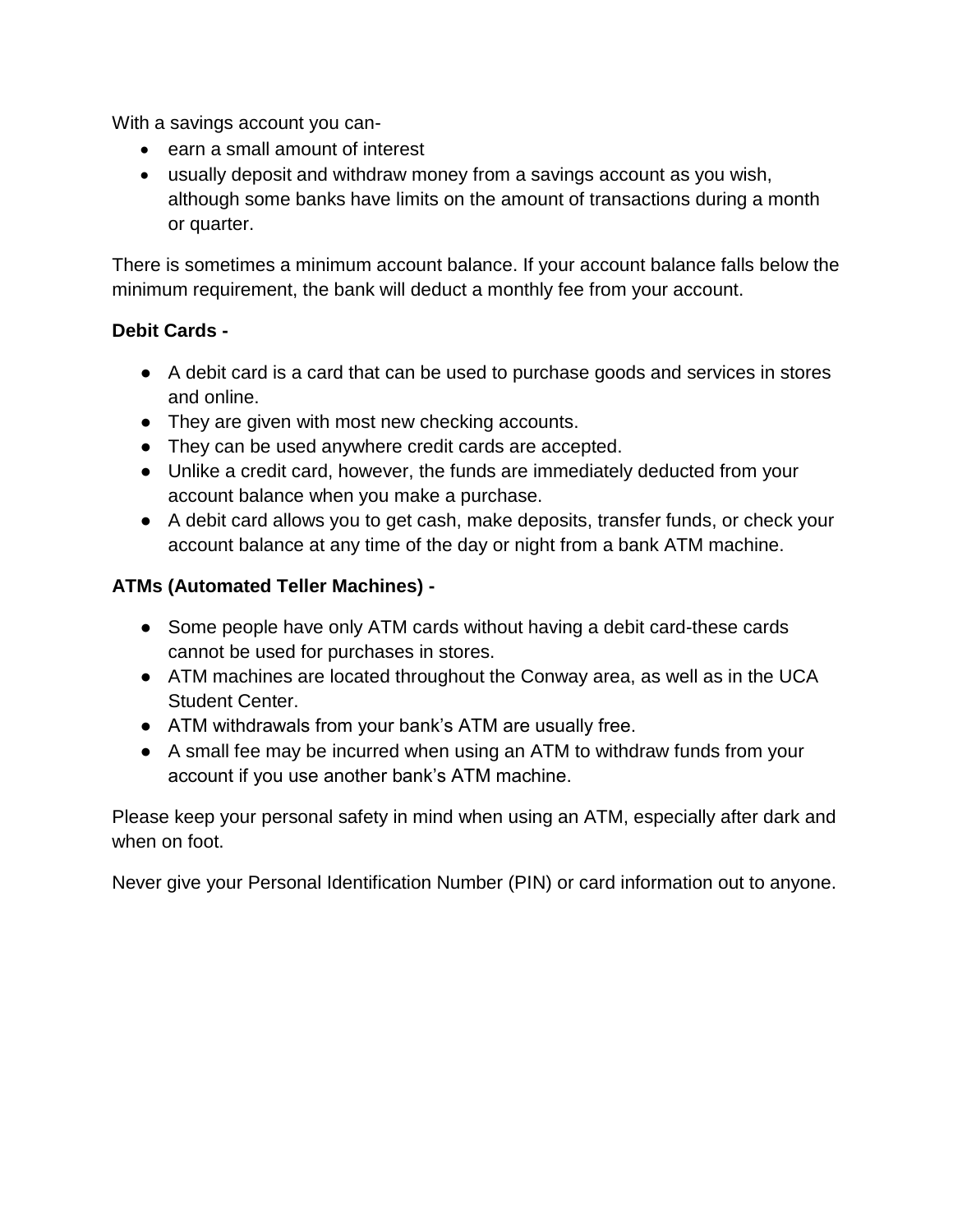## **Currency**

#### **American Currency -**

- Based on the decimal system with 100 cents being equal to one dollar
- Currency is issued in coins or bills.
- The names and values of the coins are as follows:

| Penny                | 1 cent     | The only copper colored coin       |
|----------------------|------------|------------------------------------|
| <b>Nickel</b>        | 5 cents    | Larger than a penny                |
| Dime                 | 10 cents   | The smallest coin                  |
| Quarter              | 25 cents   | Larger than a nickel               |
| Half-dollar          | 50 cents   | Larger than a quarter; rarely used |
| <b>Silver Dollar</b> | \$1 dollar | The largest coin; rarely used      |

## **Utilities**

#### **Conway Corporation -**

The city-owned electric, water, wastewater, cable television, broadband Internet, and telephone services **within the city limits**.

650 Locust Street (501) 450-6000 [www.conwaycorp.com](http://www.conwaycorp.com/)

#### **Natural Gas -**

817 North Creek Drive Conway, AR 72032 Phone: (800) 992-7552 [www.centerpointenergy.com](http://www.centerpointenergy.com/home)

**Entergy (electricity) -**

112 Oak Street Conway, AR 72032 Phone: (800) 368-3749 [www.entergy-arkansas.com](http://www.entergy-arkansas.com/) \*\*Outside the city limit[s](http://www.entergy-arkansas.com/)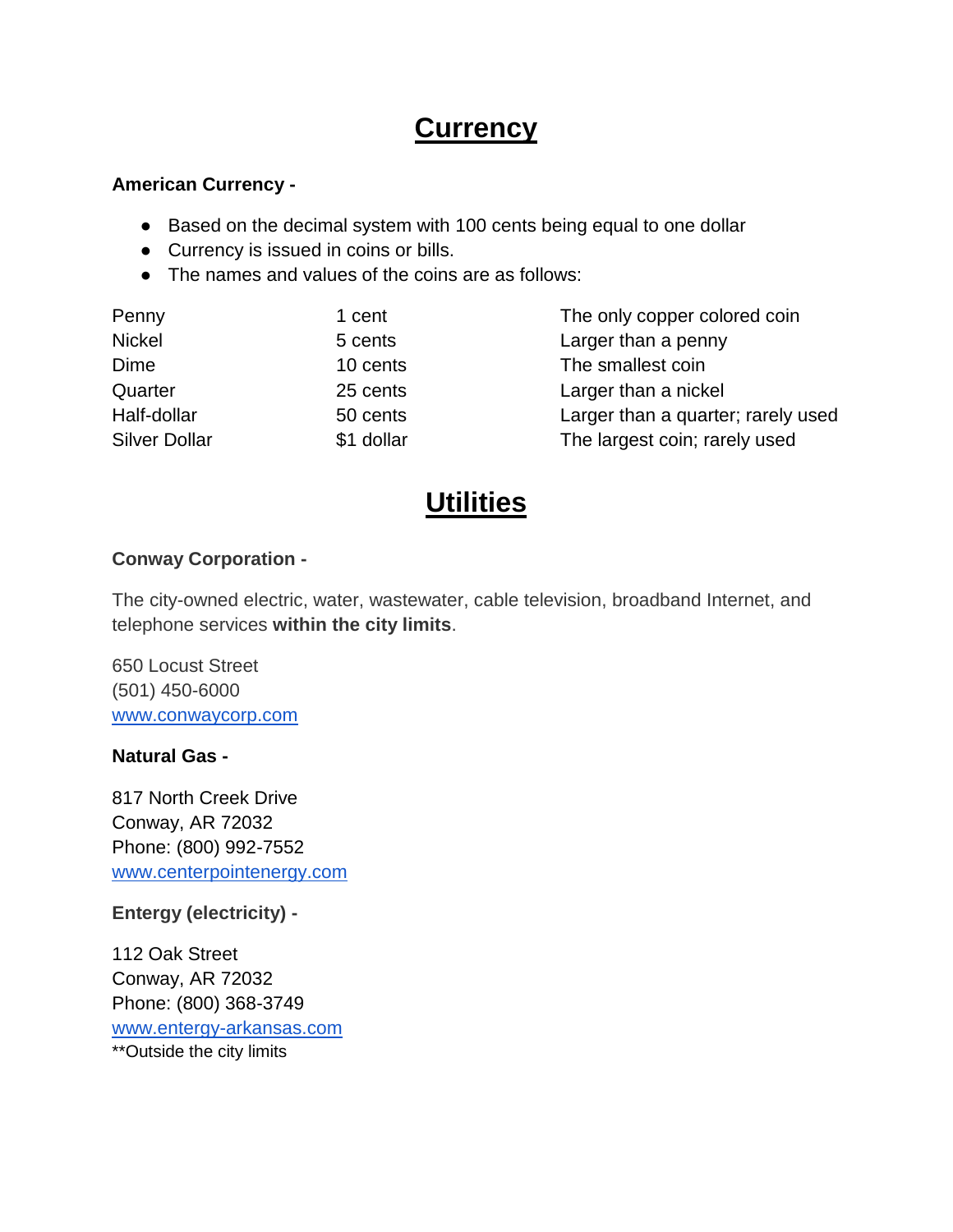Please note: When securing these services some companies may require a monetary deposit before services will be provided.

## **Sanitation and Recycling -**

Conway Sanitation provides a 96-gallon trash container to each home within the city limits.

Also has convenient and free curbside recycling program.

- Co-mingled program, meaning all recyclables -with the exception of glass can be mixed together in a blue, city-provided, recycling cart.
- A recycling bin for glass is available to Conway residents at no charge and is picked up on the same day as garbage.

All or part of these may be included in the rent if you are renting a property, you should check with your landlord.

### **Internet -**

If you choose to have internet in your home you will need to contract that with a provider. Many times you can bundle your internet with other services, such as TV or cellular service in order to receive a lower price.

Here are **some** companies in the area-

- Conway Corporation 650 Locust Street (501) 450-600 [www.conwaycorp.com](http://www.conwaycorp.com/)
- ATT 2170 Harkrider Street (501) 513-2277 [www.att.com](http://www.att.com/)
- Xfinity No local store-must order service over the internet or by calling the company 1 (855) 812-4214 [www.xfinity.com](http://www.xfinity.com/)
- Direct TV No local store-must order service over the internet or by calling the company 1 (855) 833-4388 [www.directtv.com](http://www.directtv.com/)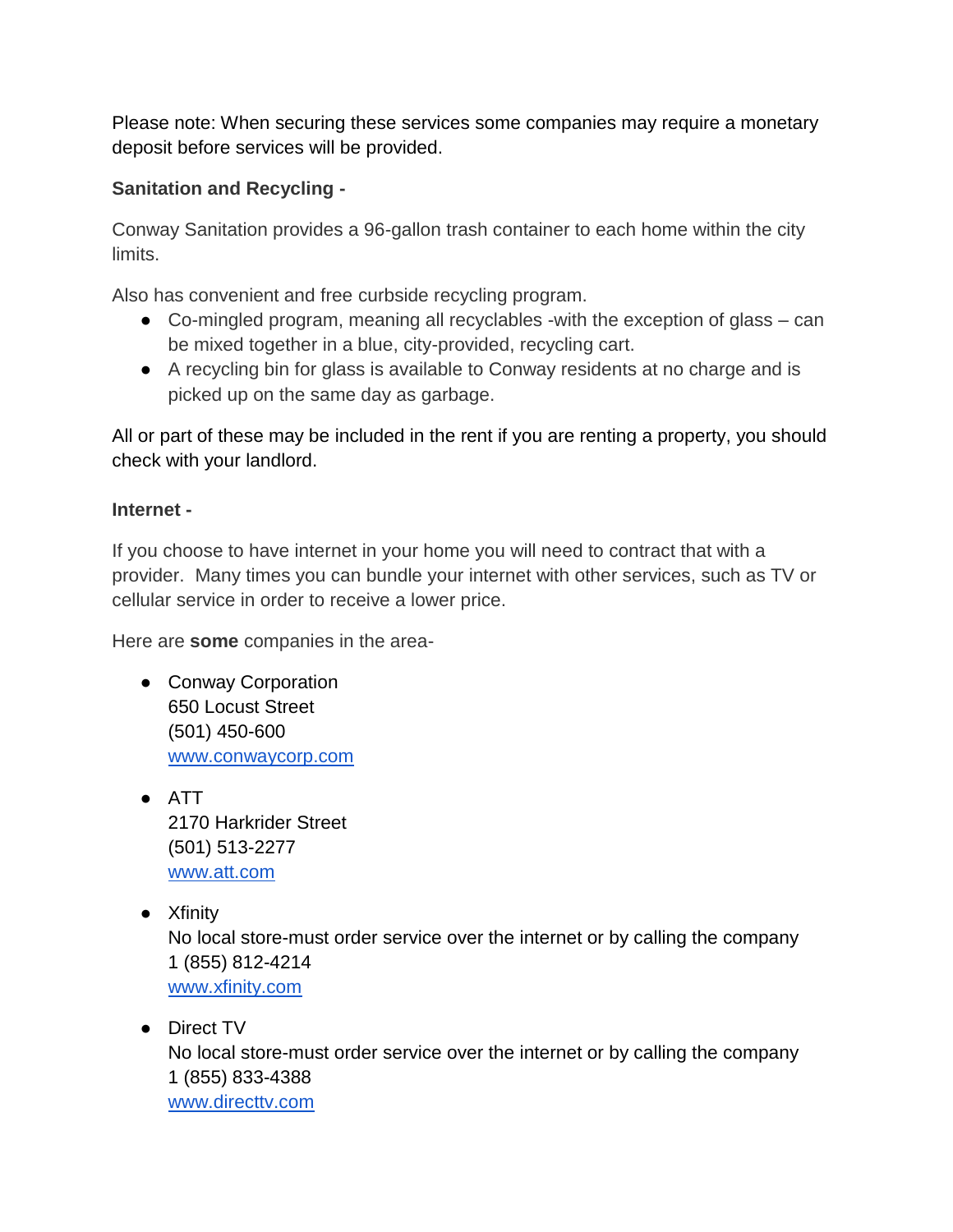## **Telephone service**

The telephone system in the U.S. is composed of many privately owned but cooperating companies.

Most of you will need to purchase your own telephone. There are 2 different telephone systems used-landline and cellular service.

## **Telephone Numbers -**

Telephone numbers in the U.S. contain ten digits, a three-digit area code (usually written in parentheses), a three-digit number for the local exchange, and a four-digit number for the individual subscriber.

For example, the number for UCA information is (501) 450-5000

 501 (area code) 450 (local exchange) 5000 (subscriber number).

### *Calls within Your Area Code*

When calling another city within your area code **from a landline**, you need to dial only the local exchange and subscriber number.

## *Outside Your Area Code*

The U.S. is divided into many small regions or areas, each reached by an area code that must be dialed when calling from outside that particular "area". When dialing a telephone number outside your area code, dial a "1" followed by the three digit "area code". Plus the seven-digit local phone number. For example, if you were in Arkansas but needed to call Fayetteville, you would dial 1(479) the local exchange and the subscriber number. Even though the number is in the same state, there are several different area codes in the state of Arkansas.

#### **Landline -**

- Usually, a landline phone can be installed by plugging the phone into the wall.
- Phones can be purchased at many local stores.
- Landline telephone service has a monthly fee.
- You will be charged a small amount for each local call and an additional amount for each long distance call.
- There are extra charges for calling card calls, directory assistance, operator assistance, etc. You can ask a telephone representative about special plans for people who make many long distance calls.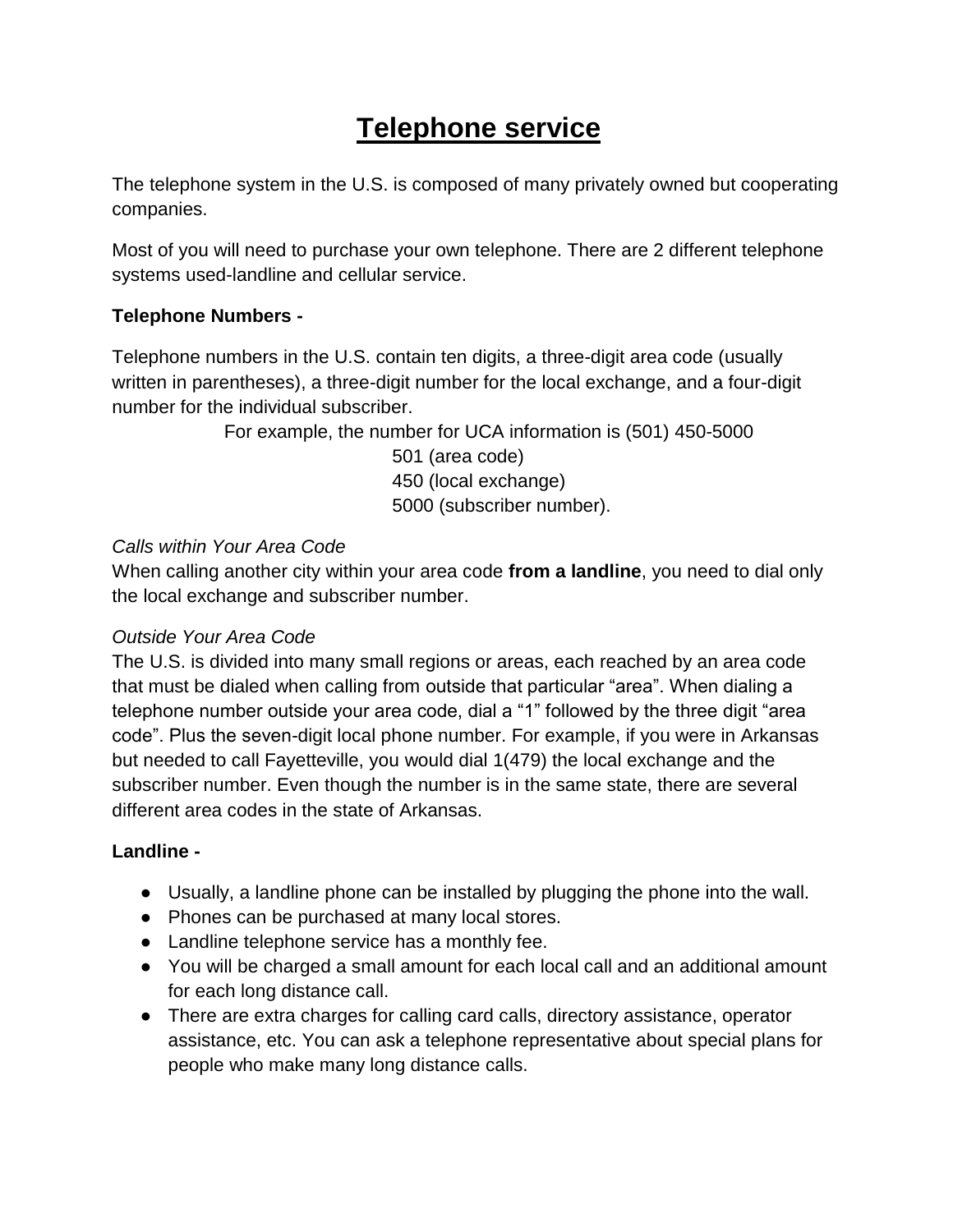You will need to make a number of choices such as which local telephone service you want and which long distance. Here are a couple of companies-

- Conway Corporation 650 Locust Street (501) 450-600 [www.conwaycorp.com](http://www.conwaycorp.com/)
- ATT 2170 Harkrider Street (501) 513-2277 [www.att.com](http://www.att.com/)

### **Cellular Service (Mobile Phone) -**

Some people have a mobile phone along with their landline telephone, while others only have a mobile phone.

Cellular phone companies in the area-

ATT T-Mobile 2170 Harkrider Street 935 East Oak Street (501) 513-2277 (501) 504-2032 [www.att.com](http://www.att.com/) [www.t-mobile.com](http://www.att.com/)

Verizon Cricket 975 East Oak Street 603 East Oak Street (501) 932-2300 (501) 504-6928 [www.verizonwireless.com](http://www.verizonwireless.com/) [www.cricketwireless.com](http://www.verizonwireless.com/)

**Sprint** 1008 East Oak Street Suite 100 (501) 329-6300 [www.sprint.com](http://www.sprint.com/)

## **If You Don't Know a Phone Number or Area Code -**

- Search online
- Dial "411" for DIRECTORY ASSISTANCE. There is usually a fee for using Directory Assistance, which is added to your phone bill.
- Use a telephone directory (phonebook)
	- The **white** pages of telephone directories usually list individual people or families in alphabetical order by their last (family) names.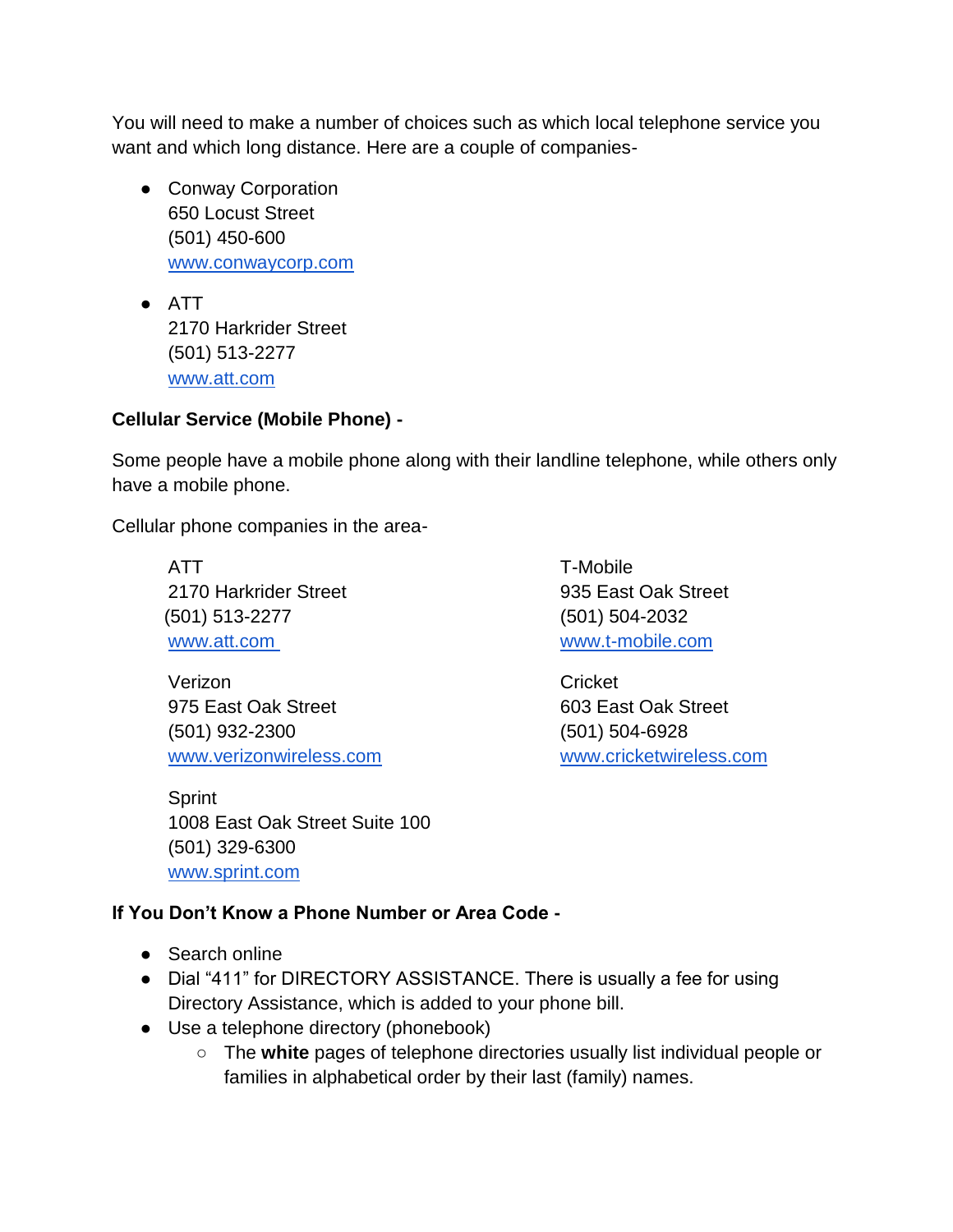- The **yellow** pages list businesses, stores, industries and individuals alphabetically according to their category of service, such as "Laundromats", "TV Equipment", "Dentists", etc.
- On campus directory assistance: Dial 450-5000

## **Healthcare**

#### **Hospitals and Doctors -**

It is a good idea to establish contact with a physician and dentist when you arrive here, especially if you have children. You may wish to ask friends or co-workers to recommend doctors. Physicians are also listed in the Yellow Pages of the telephone directory under "Physicians and Surgeons" and on the Internet. There are two major **hospitals** in this community.

- Conway Regional Health System 525 Western Ave. Conway, AR 72034 [www.conwayregional.org/](http://www.conwayregional.org/)
- Baptist Health Medical Center 1555 Exchange Ave. Conway, AR 72032 [https://www.baptist](https://www.baptist-health.com/location/baptist-health-medical-centerconway-conway)[health.com/location/baptist-health-medical-centerconway-conway](https://www.baptist-health.com/location/baptist-health-medical-centerconway-conway)

There are a large number of general and specialty doctors at each hospital. Your particular medical insurance may limit your choice of doctors, so it is important to check with them before making an appointment.

#### **UCA Student Health Center-**

This is an on campus medical facility that is open to students, faculty and staff. <https://uca.edu/studenthealth/> (501) 450-3136

#### **Appointments-**

It is important to be on time for doctor's appointments. However, you may experience a long wait to see the doctor. You may ask the doctor's receptionist how much the fee will be if you miss your appointment. On your first visit to a new doctor, you may have to pay at the time of the visit instead of being mailed a bill to pay later. Take your health insurance papers with you to the doctor's office.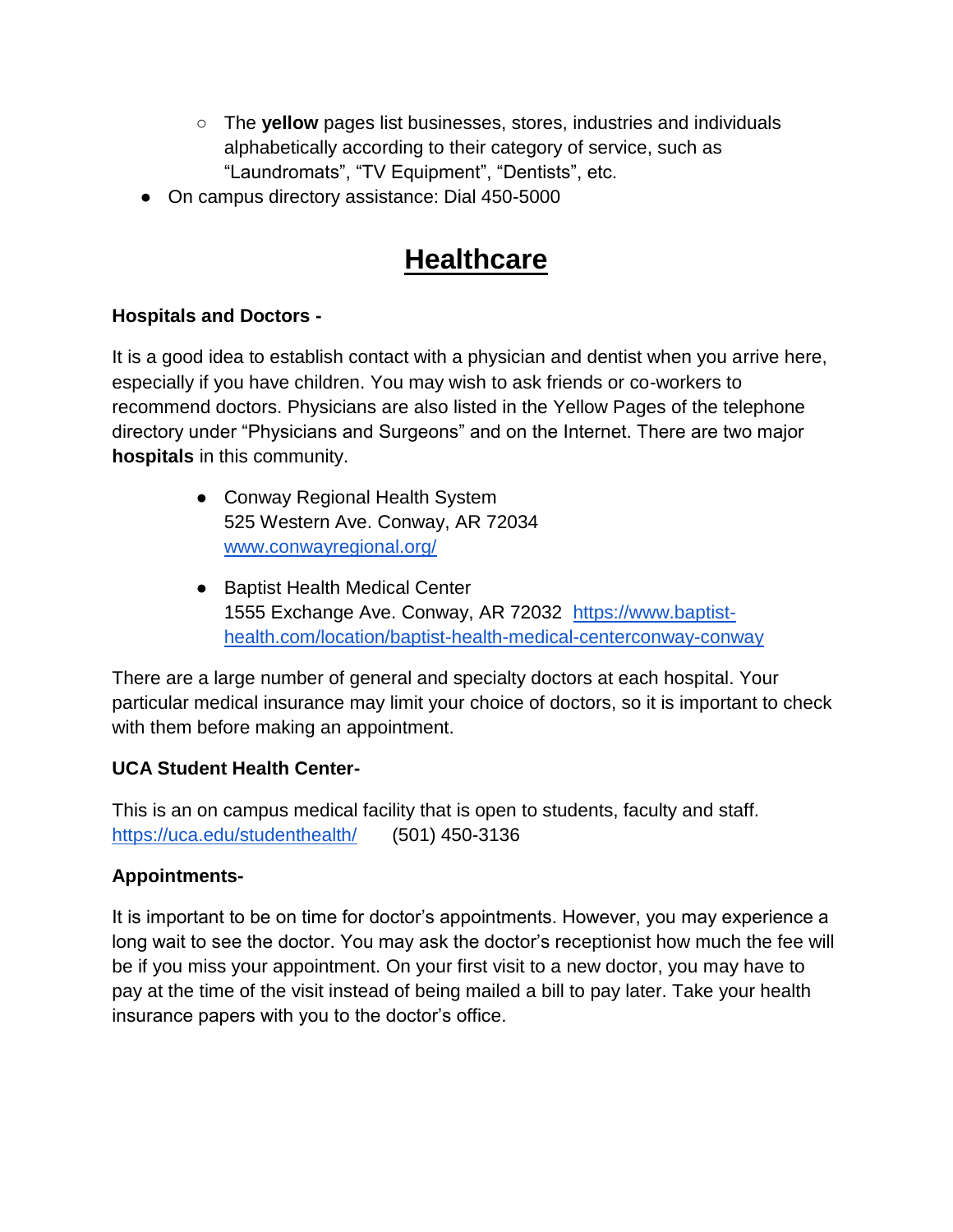### **Urgent Care Facilities -**

Urgent care is a type of walk-in clinic focused on the delivery of ambulatory care in a dedicated medical facility outside of a traditional emergency department (emergency room). Urgent care facilities provide a beneficial service for those who need treatment on the weekend or in the evening when their traditional doctor is unavailable.

Sherwood Urgent Care (2 locations in Conway) [https://www.urgentteam.com/sherwood](https://www.urgentteam.com/sherwood-urgent-care)[urgent-care](https://www.urgentteam.com/sherwood-urgent-care)

Med Express Urgent Care (1 location in Conway) [https://www.medexpress.com/location/ar/conway/cwa/?utm\\_source=yext&utm\\_medium](https://www.medexpress.com/location/ar/conway/cwa/?utm_source=yext&utm_medium=organic&utm_campaign=Evergreen) [=organic&utm\\_campaign=Evergreen](https://www.medexpress.com/location/ar/conway/cwa/?utm_source=yext&utm_medium=organic&utm_campaign=Evergreen)

Prime Care Medical Clinic (2 locations in Conway)<https://pcmc-ar.com/>

Conway Regional After Care (1 location in Conway) <http://www.conwayregional.org/locations/afterhoursclinic>

ARcare (1 location in Conway) <https://www.arcare.net/>

#### **Emergencies -**

If you cannot contact your doctor, call the Emergency Room of a local hospital. In case of a serious emergency, call 911 for an ambulance. After normal business hours you can normally call your doctor's telephone number, and their answering service will be able to give your doctor, or the doctor on-call a message.

#### **Children -**

Schools require a physical examination before a child enters the school system. You will receive proper forms for this when you register your child for school. It is important for healthy children to have regular physical check-ups and immunizations against illnesses. Whenever your child is sick, telephone your doctor's office for advice or to make an appointment. The doctor or nurse can answer many of your questions over the telephone.

Immunizations are required at some daycares and schools. Please open the link below to educate you on the options available.

<https://www.nvic.org/Vaccine-Laws/state-vaccine-requirements/arkansas.aspx>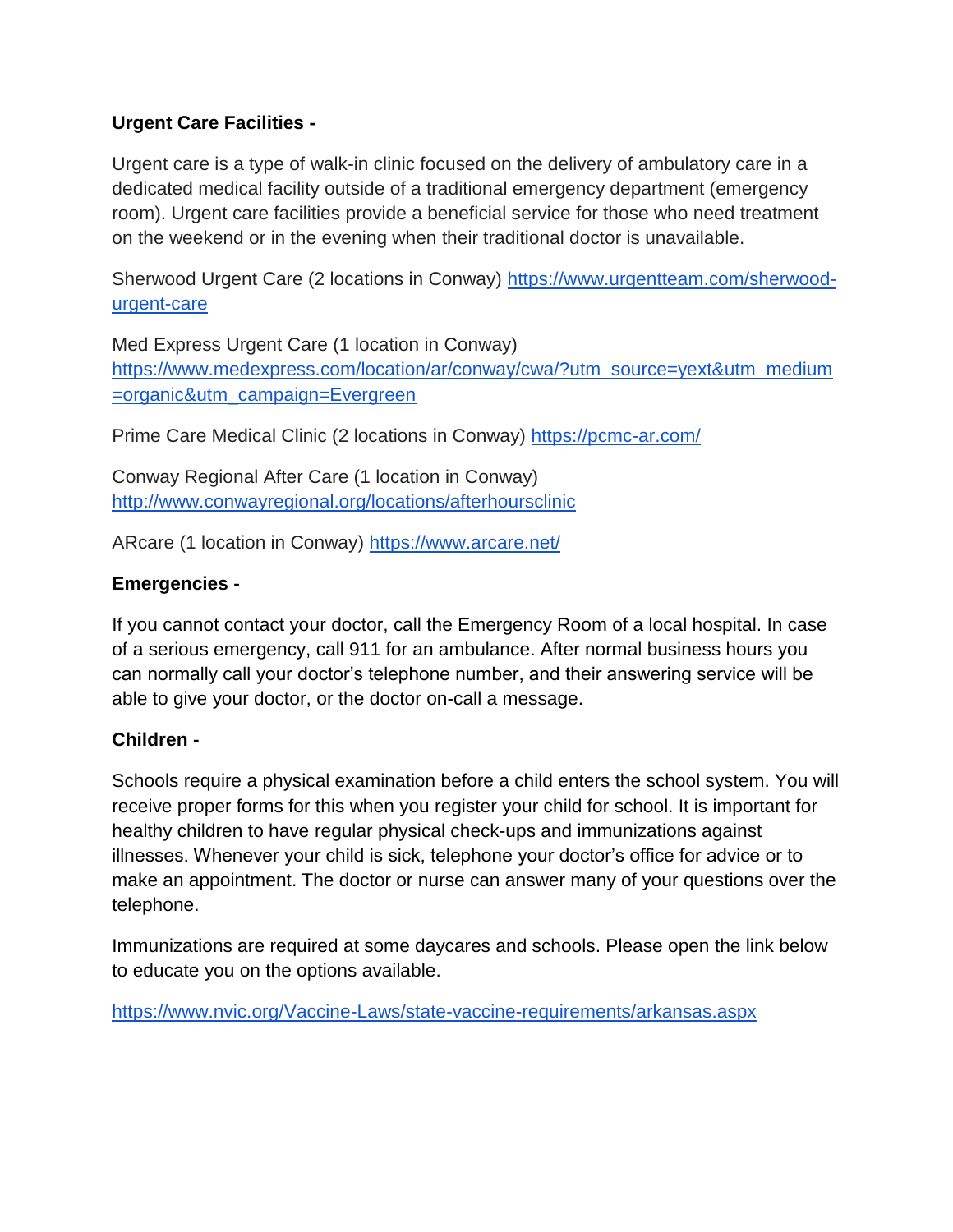### **Maternity Care -**

There are obstetricians—specialists in pregnancy care—and general practitioners who begin caring for women as soon as they learn of their pregnancy. There are several female doctors in this area who care for pregnant women.

Many hospitals in the area offer classes for expectant parents. Ask your doctor about these programs.

#### **Insurance -**

If you are in a benefits-eligible position at the University of Central Arkansas (UCA), you may elect to become a member of UCA's group health insurance plan. If you choose not to elect the group health insurance, it is highly recommended you purchase a health insurance policy. Without insurance, medical bills can be extremely expensive.

For details regarding the group health insurance and the other UCA insurance programs, please visit the UCA Human Resources website,<http://uca.edu/hr/benefits/> or call 450-3181. After you become a member of the group health insurance, you will receive an insurance card in the mail at your home address. However, a temporary card may be obtained on the group health insurance website, www.myuhc.com. When visiting a physician, you must present this card for the physician's office to file the insurance claim timely and accurately.

## **Social Security and Taxes**

#### **Social Security Cards -**

To apply for a social security number, you can go through the Social Security office located at:

2475 Christina Lane Conway, AR 72034 1 (800) 772-1213

More information about documentation and the process can be found online at: <https://www.ssa.gov/>

#### **Taxes -**

Federal Income Tax information:

Website:<https://www.irs.gov/individuals/international-individuals> Information (chat with a representative):<https://www.irs.gov/help/navigate-irsgov> Phone number: 1-800-829-3676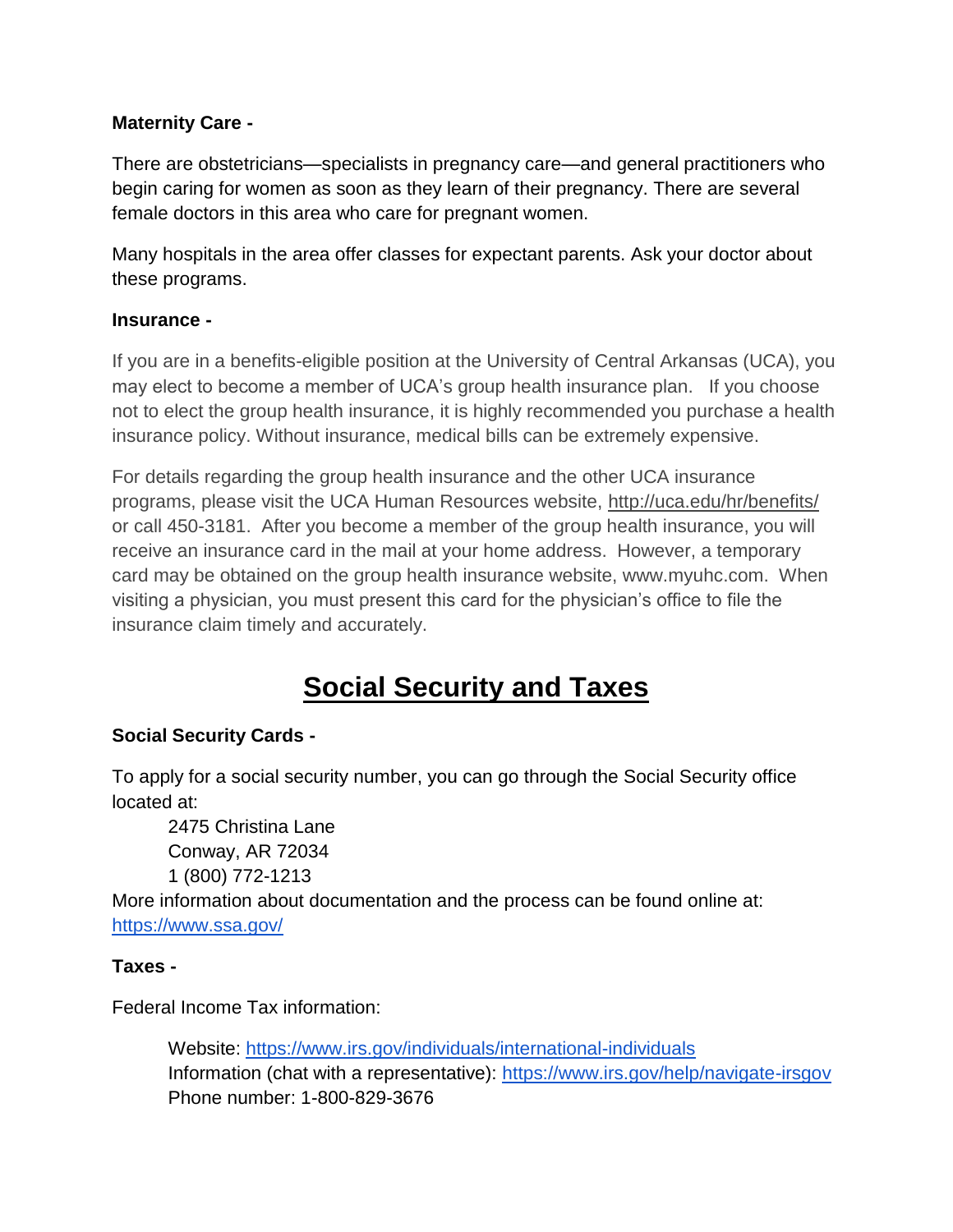Arkansas State Income Tax information:

Website:<https://www.dfa.arkansas.gov/income-tax/individual-income-tax/faq/> Email: [individual.income@dfa.arkansas.gov](mailto:individual.income@dfa.arkansas.gov) Phone number: 501-682-1100

Faulkner County Taxes:

Personal Property and Real Estate Taxes are used to help support Schools, Cities, Roads, Jails, and County expenses in Faulkner County. It is a tax of about 1% of the value of your home, mobile home, land, car, truck, trailer, four-wheeler, boat, tractor, livestock, business building, inventory, and other items that you may own.

Important Tax Dates:

Remember to assess all personal property between January 1st and May 31st of each year. This will generate a tax to be paid the following year on or before October 10th. Each and every year thereafter, you will assess and pay on these dates. A 10% late assessment fee will be added to anyone assessing personal property after the May 31st deadline. (New purchases will have 30 days after purchase to assess without penalty) Payment of Real Estate or Personal Property taxes after October 10th will result in late fees being charged.

Tax Statements:

Tax statements are mailed in the spring of each year. Call the Tax Assessor Office if your tax statement hasn't arrived by July 1. Arkansas collects Personal Property and Real Estate Taxes one year in the arrear. Example: 2015 taxes are collected on or before October 15, 2016.

Pay Taxes:

Arkansas Collector's tax books are open for payments the first business day of March of each year through October 15th without penalty. You may mail payments to the address listed or come to the Faulkner County Courthouse between the hours of 8:00 AM & 4:30 PM, Monday through Friday (except holidays or posted closures). Payments can also be made on-line at www.faulknercountytax.org or by phone (call 1-866-272- 9829). Please note a fee will be charged to your credit card when using official payments.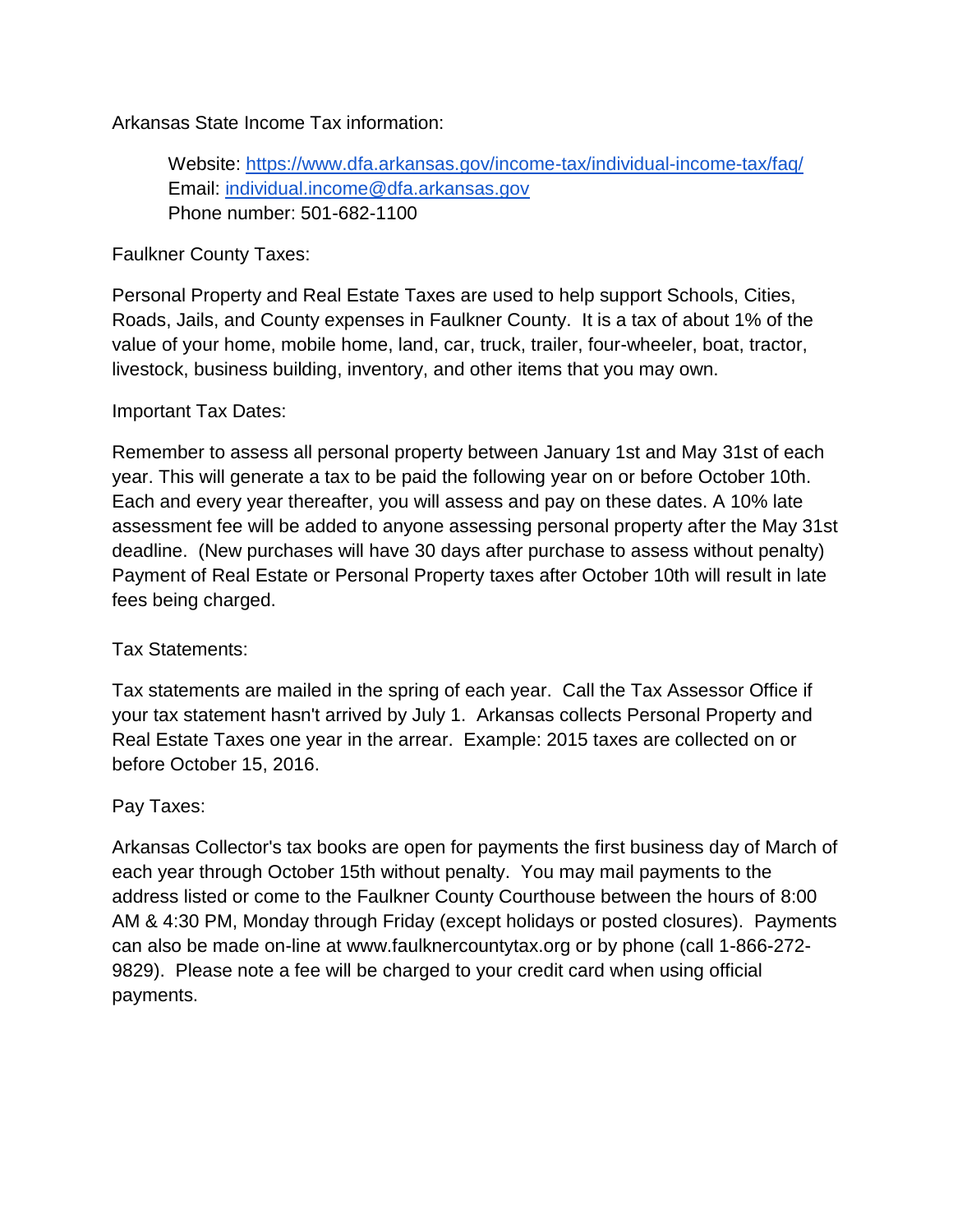**Tax Collector Tax Assessor** 806 Faulkner Street 806 Faulkner Street Conway, AR 72034 Conway, AR 72034 501-450-4921 501-450-4905

<https://www.faulknercounty.org/collector> <https://www.faulknercounty.org/assessor>

## **Common Courtesies**

### **Helpful link -**

[http://internationalstudents.org/Home/ISI-Students/Survival-in-the-US/Tips/Tips-on](http://internationalstudents.org/Home/ISI-Students/Survival-in-the-US/Tips/Tips-on-being-polite-in-the-US)[being-polite-in-the-US \(](http://internationalstudents.org/Home/ISI-Students/Survival-in-the-US/Tips/Tips-on-being-polite-in-the-US)International Students Inc.)

#### **Personal Space-**

We define personal space as the area surrounding a person that he/she considers personal territory or domain. Crossing or entering someone else's personal space creates discomfort because he/she feels the physical intimacy exceeds the relational intimacy. Keep in mind though, too much space can cause discomfort and indicate rudeness as well. The size of one's personal space varies by culture and situation.

Americans usually have larger personal space boundaries than people from other cultures. If you notice someone backing up a little while talking to you, don't step toward them as they most likely feel uncomfortable with the lack of distance between you.

Under certain circumstances people can accept having their personal space entered without experiencing discomfort. Examples might include romantic encounters and crowded subways or events. In business environments people typically maintain more personal space between them than in social situations. Also, personal space boundaries between a man and a woman usually remain larger than those between two women.

People who live in highly populated areas often have a smaller personal space than those who live in less populated areas. People of higher status or wealth usually have larger personal space bubbles as well.

Appropriate touching in the U.S. depends upon the subjects involved and the situation. Affection between children and their parents, or close friends allows more intimacy than that considered appropriate between a professor and student, or a waitress and patron. Many other countries consider Americans far less "touchy-feely" than their own cultures.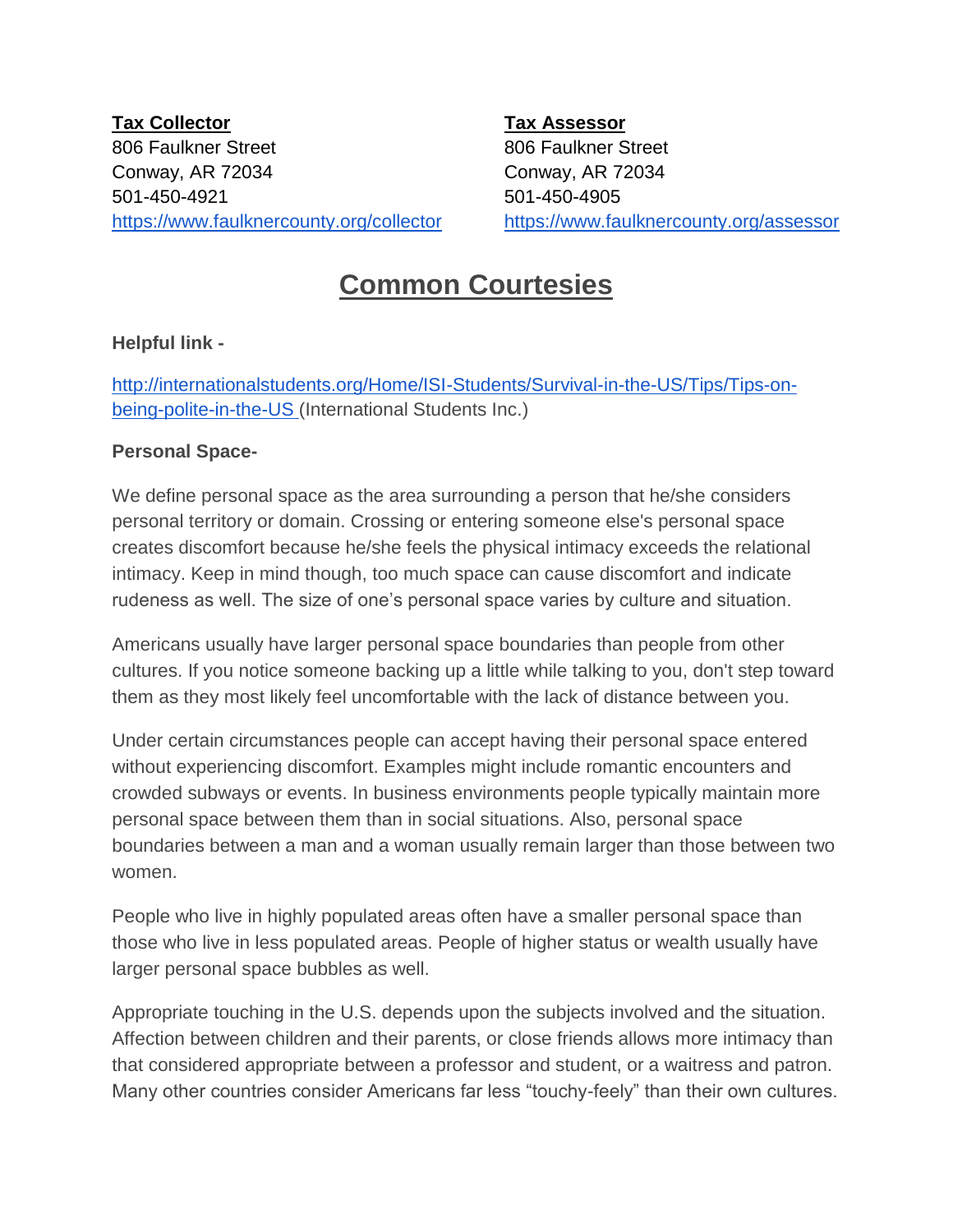Westerners generally have a larger personal space than people from other parts of the world.

You should refrain from physical contact in business or work relationships. How much physical contact people are comfortable with in non-work settings depends on their upbringing. What one person might intend as an indication of connection or camaraderie might come across to the other as an invasion of space and create discomfort.

## **Punctuality (being on time) -**

In some countries, emphasis is placed on *people,* with *punctuality* (time), being secondary. In America, there is a high value on punctuality. While in many countries time commitments are viewed much more casually, in the U.S. people expect you to arrive when you said you would. Common courtesy suggests arriving a few minutes before the agreed upon time or right on time, but more than 5-10 minutes late may be considered disrespectful.

If you receive a dinner invitation to someone's home, they will expect you to arrive very close to the time they gave you, either a few minutes early or a few minutes late. If you arrive too early, they will likely not feel prepared, but if you arrive too late, you communicate a disrespect for their time. If you find that you are running late, call your host and explain that you still plan to come and give them an estimate of when you will arrive.

However, if you receive an invitation for an "open house" type of event, the time frame becomes much more casual. Often the host will simply set a window of time for the event, and guests can come and go during that window without offending anyone. If the invitation specifies a party from 3 p.m. to 6 p.m., and you aren't sure whether it's an open house type of event or not, ask the host specifically if you should plan to arrive at 3 p.m. and leave at 6 p.m. or if you should just come sometime after 3 p.m. and plan to leave by 6 p.m.

When you schedule a business or medical appointment, a conference with a professor or a dinner reservation, you should expect to arrive precisely when you schedule the appointment or just a few minutes early. Businesses tend to run on tight schedules and a late arrival throws off the whole agenda. Often you will be asked to reschedule your appointment if you arrive 15 minutes or more after the arranged time. Regarding a medical appointment, you may be charged or fined for the missed or late appointment.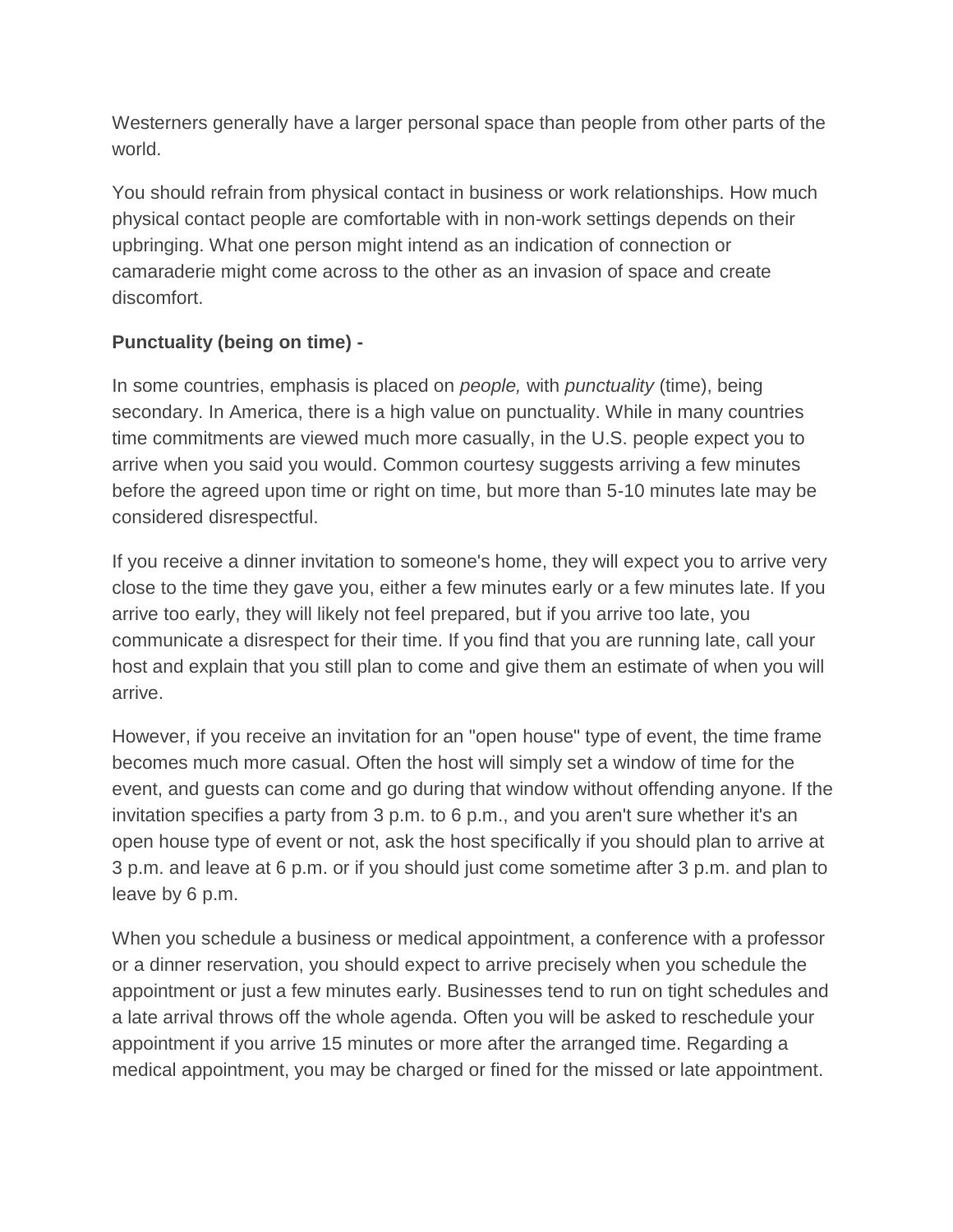If businesses do not need you to make an appointment or reservation, they will likely market the fact that "walk-ins are welcome." This means you can arrive without an appointment.

## **Waiting in Line -**

People from other countries and cultures sometimes comment about how orderly lines in the U.S. progress. Whether waiting for your turn to order at a fast food restaurant, taking turns at a stop sign, waiting to purchase tickets or waiting to get into an establishment, Americans generally follow the "first-come-first-serve" rule.

It should not come as a surprise if you decide to eat at a popular restaurant one evening and find that the hostess estimates the wait for a table at 30-45 minutes. According to accepted procedure, you submit your name and wait for a summons to the table prepared for you within that time frame.

While considered a fast-paced and immediate-gratification culture, the sheer number of people in the U.S. guarantees that sometimes you will have to wait. Relax and make the most of the time by reading or starting a conversation with someone near you—the time will pass more quickly.

## **Elderly and Individuals with Disabilities -**

The American Disabilities Act Accessibility Guidelines (ADAAG) defines requirements for accessibility to buildings and facilities by individuals with disabilities. All areas of newly designed or newly constructed buildings and facilities and altered portions of existing buildings and facilities must meet or exceed these guidelines.

The U.S. government has implemented these special accommodations to make maneuvering easier for older and individuals with disabilities. You will notice blue signs with a white wheelchair designating anything from specific parking places to wheelchair accessible accommodations and facilities. Only vehicles with approved handicapped license plates can park in those convenient parking spaces, but facilities with handicap accessibility merely post the signs to let people know that they offer those accommodations.

Out of respect for age and/or disability, Americans generally hold open doors, give up seats and/or help those struggling to manage. Common courtesy assumes that people in the vicinity will do what they can to make the situation easier to handle.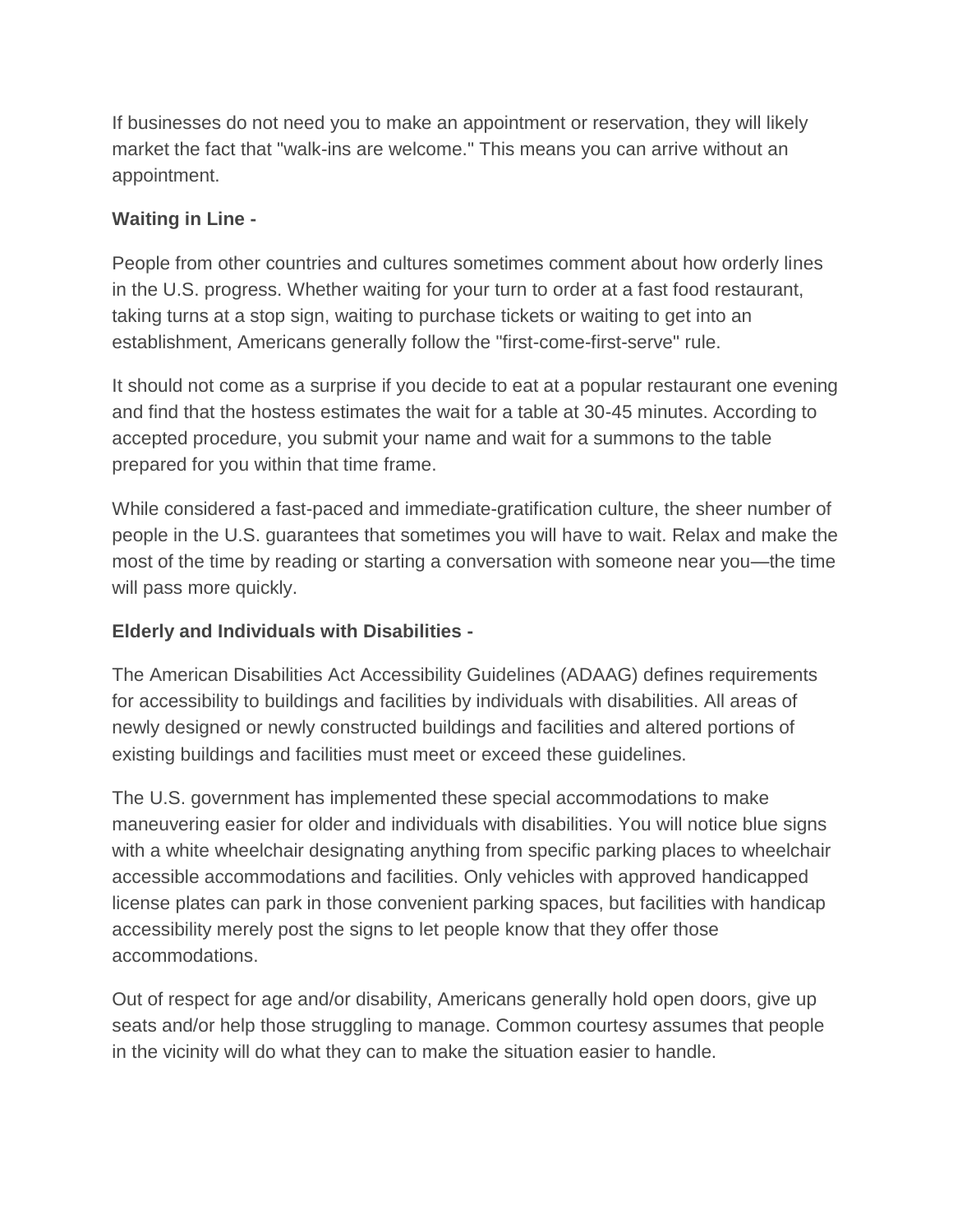#### **Gender -**

Women in the U.S. have come a long way in acquiring a status equal to men, and many hold positions of leadership in business, medicine, law, education and government, earning respect and admiration from others. Most women will not resent men who show chivalry (courtesy) toward them. However, remember that showing courtesy and acting patronizing (superior) or disrespectful toward women are two very different things. Treating any woman disrespectfully, let alone one in a position of authority or prominence, can lead to a great deal of trouble.

## **Children -**

Whether you have children or not, you probably realize that children don't always comply with the rules or guidelines expected of the general public. In the United States you will encounter the sounds of children almost everywhere you go.

If you have children and they become loud or disruptive in a public place, do what you can to distract them or simply remove them to another area, if possible. While many Americans will demonstrate understanding and sympathy, children screaming or acting out can become irritating or distracting if allowed to continue.

In contrast, the sounds of children at play will more likely generate smiles or initiate conversations from others in the area. If the children can't seem to keep their voices at the appropriate level for the surroundings, but aren't crying or misbehaving, use your own discretion as to whether you should remove them or simply allow them to occupy themselves even though it might not exactly fit in with the setting.

## **Dining Etiquette -**

Whether eating out at a restaurant or at someone else's home, exhibiting polite manners will make a good impression on everyone. Do not sit down until the host has taken their seat or indicated to you where to sit. If the host offers a short prayer before the meal, it is respectful to lower your head and close your eyes during that time.

When eating at a restaurant, wait to begin eating until everyone has been served. In a home, you should not begin to eat until the host(ess) has raised their fork to begin.

If dining at a fine restaurant, you often have multiple forks, spoons and knives at each place setting. The general rule is to start with the one furthest from your plate. For example, if the first course served is salad, begin with the fork furthest from your plate. Once you have finished that course, the wait staff will remove that item of cutlery with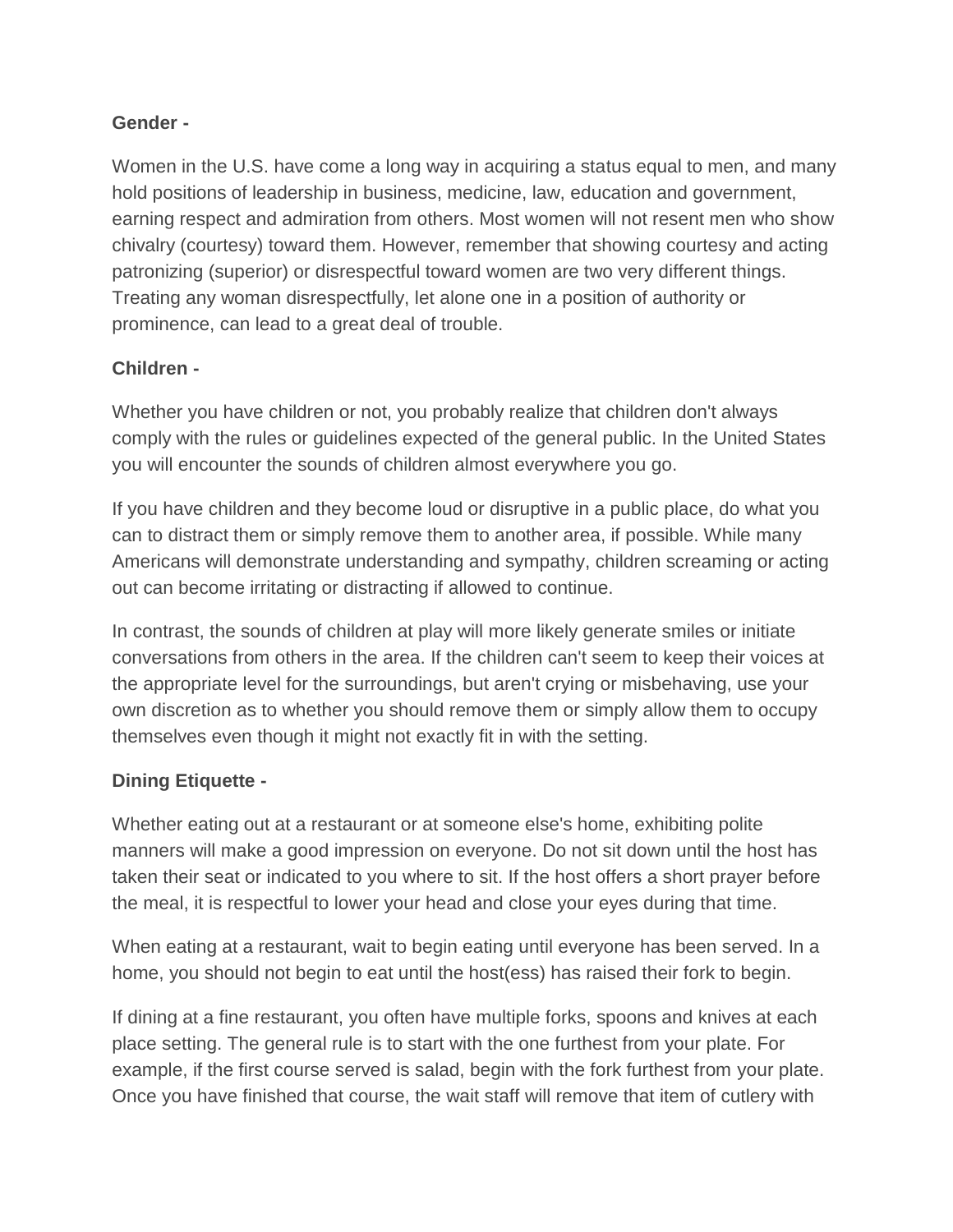the salad plate and the next course should be eaten with the fork now furthest from your plate. Generally that leaves the last one for dessert.

If you should need an item from across the table (salt/pepper, butter, etc.), do not reach across to get it, but ask for someone to pass it to you. Do not talk with food in your mouth. Do not slurp or burp at the table; Americans consider this impolite. Turn off your cell phone or do not bring it to the table. If you need to excuse yourself from the table momentarily, say "Excuse me for a moment." and slide your chair back from the table. If possible (not conflicting with your religion or values), try everything on your plate. You do not have to finish it. Do not ask for anything that has not been served.

Most Americans hold their fork in their dominant hand (most people are right-handed), and then transfer it to their other hand to cut meat while holding the knife in their dominant hand. They lay the knife down when done and transfer the fork back to their dominant hand.

This YouTube video provides information on American dining etiquette[https://www.youtube.com/watch?v=rN\\_YVjEZ1zc](https://www.youtube.com/watch?v=rN_YVjEZ1zc)

## **Tipping** -

There are a number of circumstances in the U.S. when tipping (a percentage of the total bill left or given, at time of service, as a gratuity for the person providing the service) is not only encouraged, it is expected. Many service personnel who work in the U.S. depend on tips for the majority of their income.

Expected tips and circumstances are as follows:

- *Porters at airports, train or bus stations*: \$1.00 per piece of luggage
- *Bellhops* who show you to your hotel room and carry your baggage in hotels, a minimum of \$1.00 per piece of luggage
- *Hotel maid* \$2 to \$3 per night
- *Parking valet* \$3-\$% at pick up
- *Taxi drivers*: 15% of the fare
- *Barbers or hairdressers*: 10-20% of the bill
- *Waiters or waitresses* in restaurants: In the U.S. restaurant servers often receive low hourly wages because they are expected to earn tips from their customers.15-20% of the bill is typically the minimum if you are satisfied with the service. For large groups of 6 or more or in more exclusive restaurants, the tip is often already included in the bill so it is wise to check your bill before leaving a tip in those circumstances. This is sometimes referred to as a "gratuity charge." Generally, you should leave no less than a 10% tip even if you did not feel you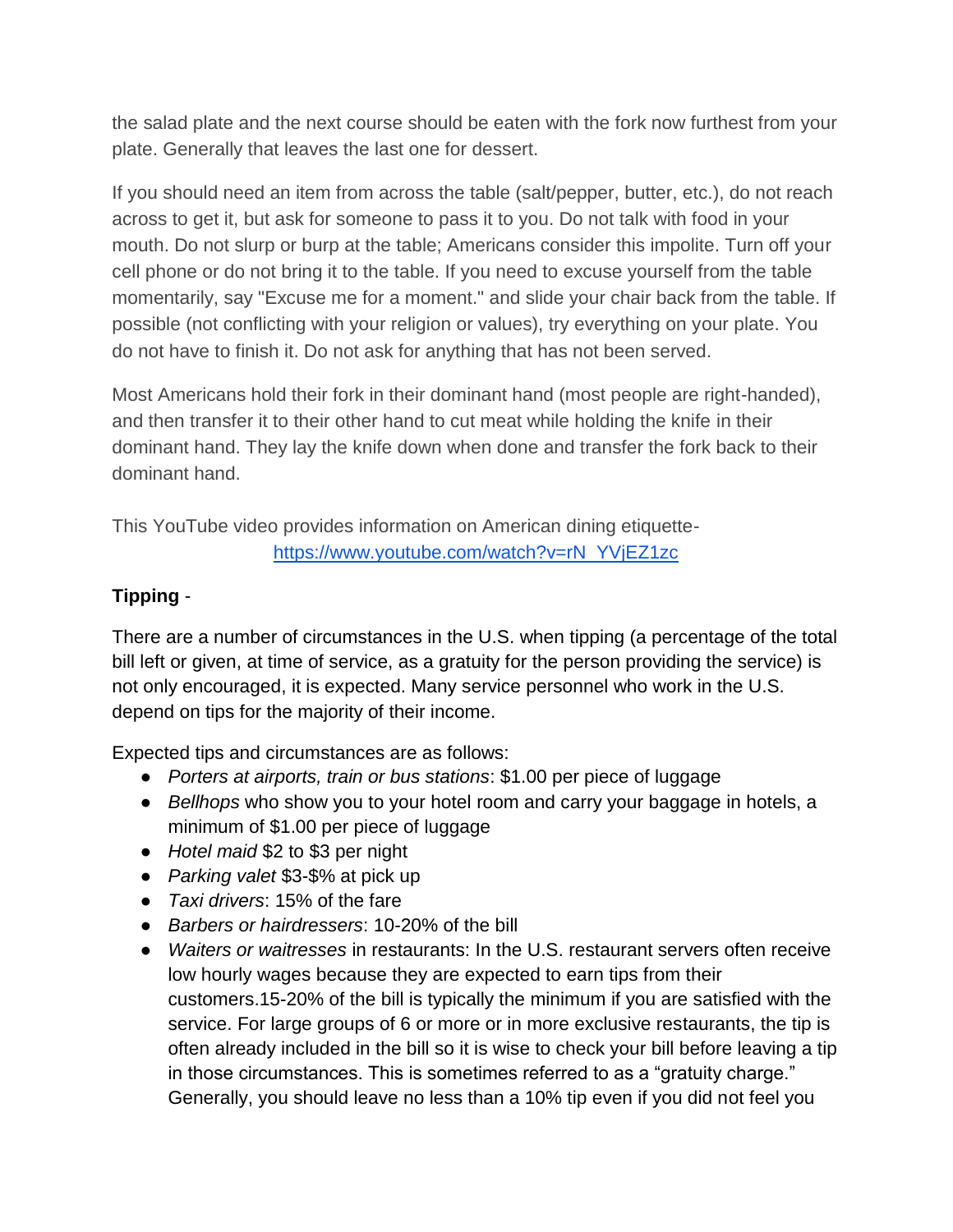received the level of service you expected. This will communicate your dissatisfaction without completely disregarding the service.

**Never** offer a tip to public officials, including police officers

#### **Smoking/Alcohol/Marijuana -**

The number of cigarette smokers in the U.S. continues to drop. More than half of all states have banned smoking in enclosed public places. If you smoke, be sure to check the laws in your area to avoid legal consequences.

UCA's campus is tobacco-free. The Board of Trustees approved a policy that mirrors the state law that prohibits tobacco products on all state-supported institutions of higher education. The use of tobacco products will not be allowed on the grounds, in any vehicle owned or leased by the university and all university-owned buildings including off-campus housing. The ban includes smokeless tobacco products (including vaporizers - vaping). Anyone using tobacco products on campus could face a fine from \$100 to \$500.

Federal law prohibits anyone under the age of 21 from purchasing or publicly possessing alcohol. While some states have that as a blanket regulation, other states like Arkansas have stiffer restrictions on alcohol sales or service in *"dry counties."* Make sure to check the laws in the state where you live to know specifically what rules apply in that area. While beer and alcohol distributors do a big business in the U.S., it is important to know how much you can handle without affecting your behavior or actions. It is NEVER acceptable to drink and drive.

An arrest for driving under the influence of alcohol (DUI) or driving while intoxicated (DWI) has severe consequences. All 50 states penalize drivers with a blood alcohol content of more than .08%. Not only do the legal aspects of the charges have a high cost, but so do the potential risks of accident and/or injury to yourself and others. In addition, most people convicted will lose their license, and possibly spend some time in jail.

A small number of states have passed laws legalizing marijuana for medicinal or recreational purposes. (Arkansas recently legalized it for medicinal purposes). However, most employers, businesses and educational institutions have not loosened their standards on hiring or accepting individuals under the influence of the drug. Clinically proven to impair judgment and motor skills, it will incur similar (and more severe) penalties and consequences as those currently used for alcohol impairment.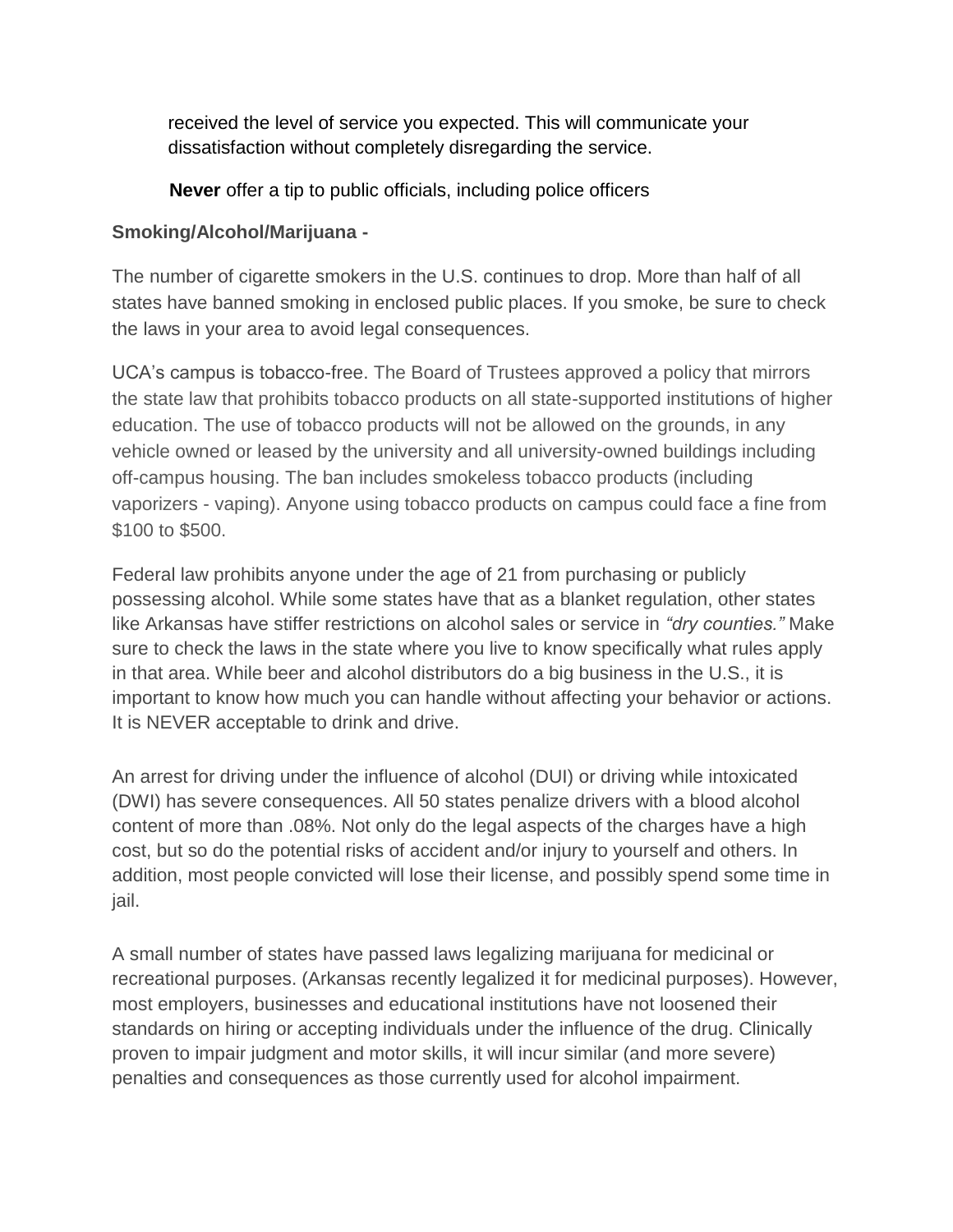## **Conversation Tips**

### **Greetings -**

The most common form of greeting between acquaintances and business colleagues in the U.S. is the hand shake. It generally calls for a firm hand shake while verbally addressing the other person.

If you get to know someone well enough, a hand shake can sometimes turn into a hug or brief pat on the back or shoulder. In many countries the kissing of one's cheek(s) is customarily used for a greeting. This is not the case in the United States. If you feel unsure on how to greet someone, a handshake is probably your best option. Observe the greetings of those around you for clues to what might be expected in each situation.

## **Thank you -**

Saying thank you always has a positive impact on the recipient of your gratitude. If you have enjoyed someone's hospitality, been the recipient of a thoughtful act or deed, or received something from someone (whether of monetary value or not), you could take a moment to express your gratitude, either verbally, in written form or some other creative way. Even just a short note communicates to that person that you valued their time and/or consideration. You do not need to be elaborate or wordy, simply tell them how much it meant to you and why.

#### **Titles….. How to Address -**

Most Americans call one another by their first names, or a nickname, rather than a formal title. Some exceptions would include professors and teachers who usually go by their title (Dr. Smith or Professor Smith), doctors who are addressed as Dr. Smith and possibly religious leaders who use their title as part of their name (Pastor or Reverend Smith). Otherwise acquaintances, friends and peers usually address each other informally, using only their first names. If in doubt, ask.

#### **Conversation opics -**

Conversation topics such as religion, politics, race, income, etc. may be difficult to navigate in conversations. Some Americans are not comfortable with discussing these topics, while others are. It depends on the person and the setting. Be mindful and observant of both.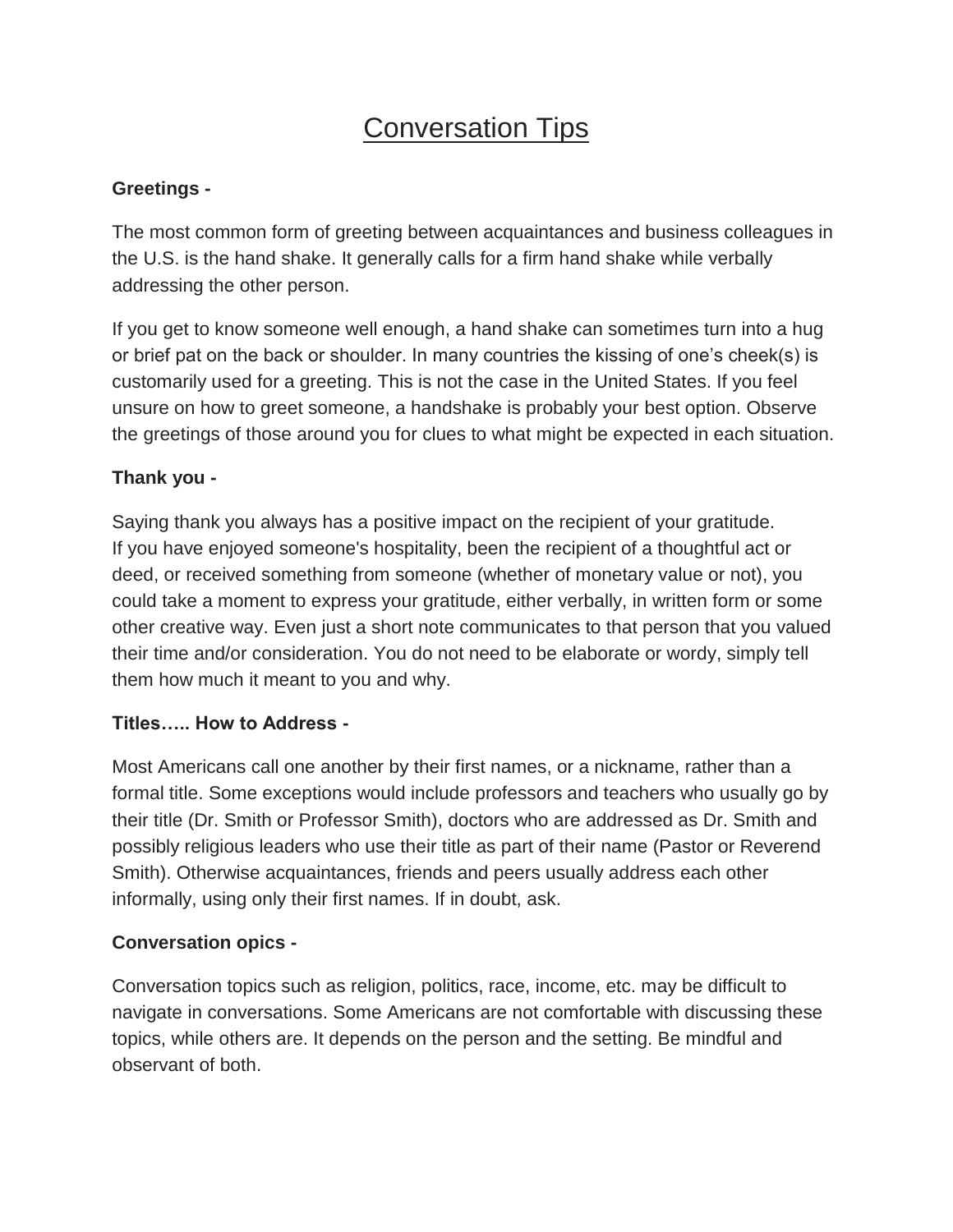## **Eye Contact -**

In combination with facial expression, we use eye contact to provide important social and emotional information to those around us. In some cultures, direct eye contact communicates rudeness and aggression, while in others it means the complete opposite. In the U.S. eye contact is used to establish interest or attention and to communicate sincerity and authenticity.

Depending on the situation, different rules apply. For example, in an elevator or on the street, people generally do not make eye contact for more than a second, if at all. When holding a general conversation, make visual contact for a few seconds and then periodically break it. People often look away when gathering their thoughts or thinking about what to say and then re-establish eye contact when they begin to express their thoughts. As a listener, you should maintain more eye contact than you do when talking; it communicates your interest in what the speaker has to say.

In the U.S., establishing eye contact when you meet someone is highly regarded. It demonstrates interest and attention, and helps you in committing their name and face to memory.

## **Non-Verbal Communication -**

Nonverbal communication is the sending or receiving of messages without using words. The term *body language* describes this type of silent communication. Some forms of nonverbal communication include expression, posture, gesture or eye contact.

## **American sayings -**

## *Slang*

The informal words and expressions we refer to as *slang* often derive from more formal language that has undergone abbreviation or popularization to some degree. Slang often purposefully excludes those not considered part of a particular subgroup.

See a few examples of common *slang* from American culture below:

airhead (stupid person) gross (disgusting) beat (exhausted, tired) guts (courage) big mouth (talk too much) **I.D.** (identification) in (fashionable) glitch (defect) bombed (intoxicated) iam (trouble) booze (alcohol) john (bathroom)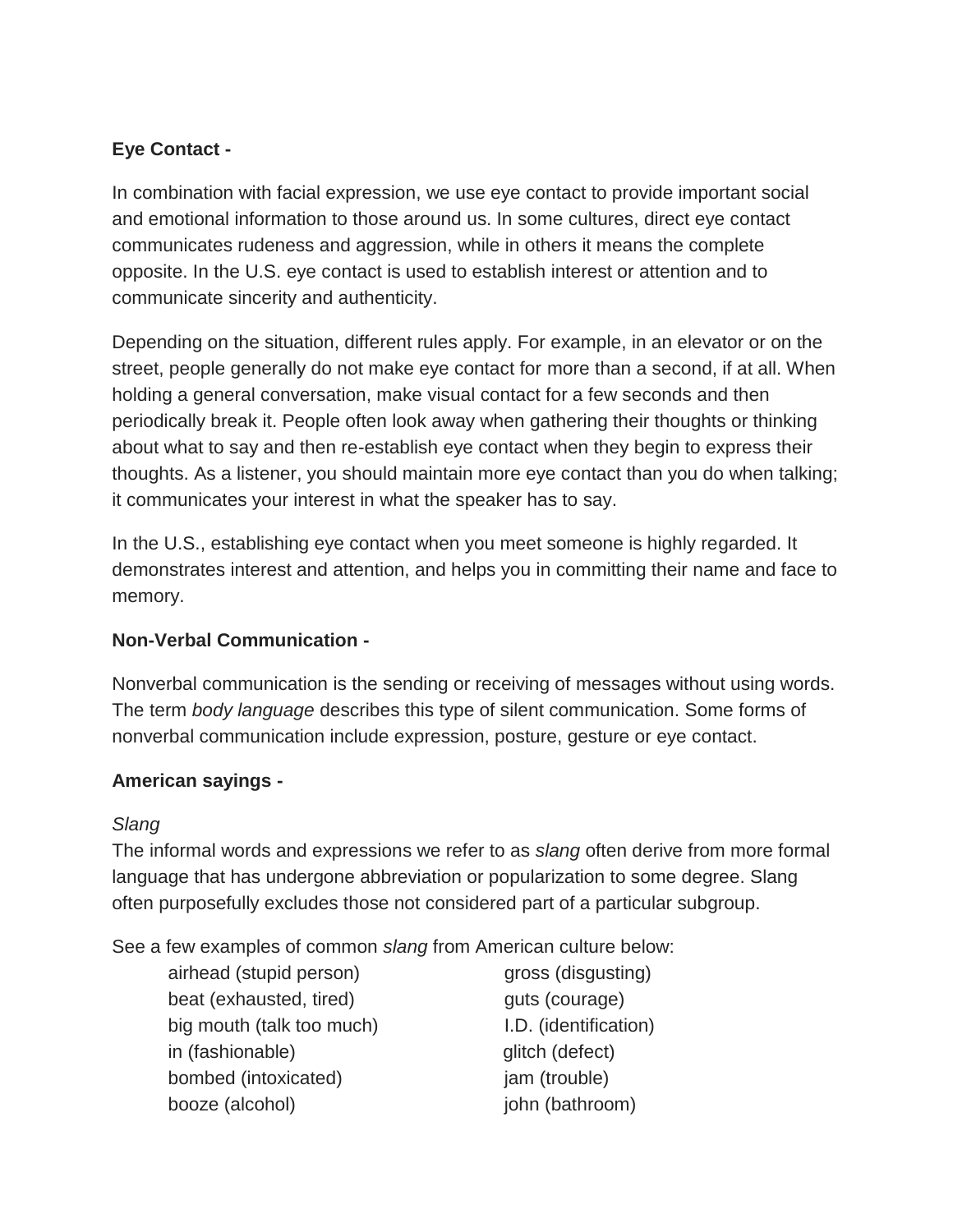break (opportunity) veg out (relax and do nothing) bummed (depressed) https://www.muke (heat in the microwave) catch some Z's (get some sleep) piece of cake (easy) cop (police officer) pig out (overeat) cram (study hard) eram (professional) cash (money) racket (noise) drag (boring) screw around (waste time) sharp (intelligent) split (leave) freebie (free)

couch potato (lazy person) pit stop (stop to go to the bathroom)

### **Regional Dialect-**

According to social scientists, U.S. regional dialects can breakdown to anywhere from three to 24 varieties. Deciding where one dialect begins and another ends can prove tricky since gradual differences seem to occur rather than drastic ones. Also, various differences in dialect depend on factors like social class, gender, occupation and ethnicity, in addition to region.

The differences in the regional dialects in the U.S. largely come from a combination of who first settled that area and who migrated there. Dialect differences generally differ more from North to South than East to West because as settlers migrated west across the country, they took their dialects with them. Settlement of the western parts of this country generally occurred by many people from many places, resulting in less distinctive dialects than those east of the Mississippi River.

Social isolation also influences regional dialects. Those who live in more socially isolated groups (whether because of geographical boundaries like mountains or water, or because of immigrant settlements in urban cities) tend to develop more distinguishing speech patterns than those who interact with a larger number of people.

Depending on what part of the country you live in, you will hear people call carbonated drinks either pop or soda, or even a generic coke. Fireflies and lightning bugs are two names for the same insect, and you, y'all, you'uns and you guys offer different ways to address others in the second person plural.

You might notice grammatical differences by the structure of a sentence. Some Southerners would say "I might could mow the lawn today," meaning the same thing as "I could mow the lawn today." Or in Pennsylvania, people typically say "the car needs washed," instead of "the car needs to be washed."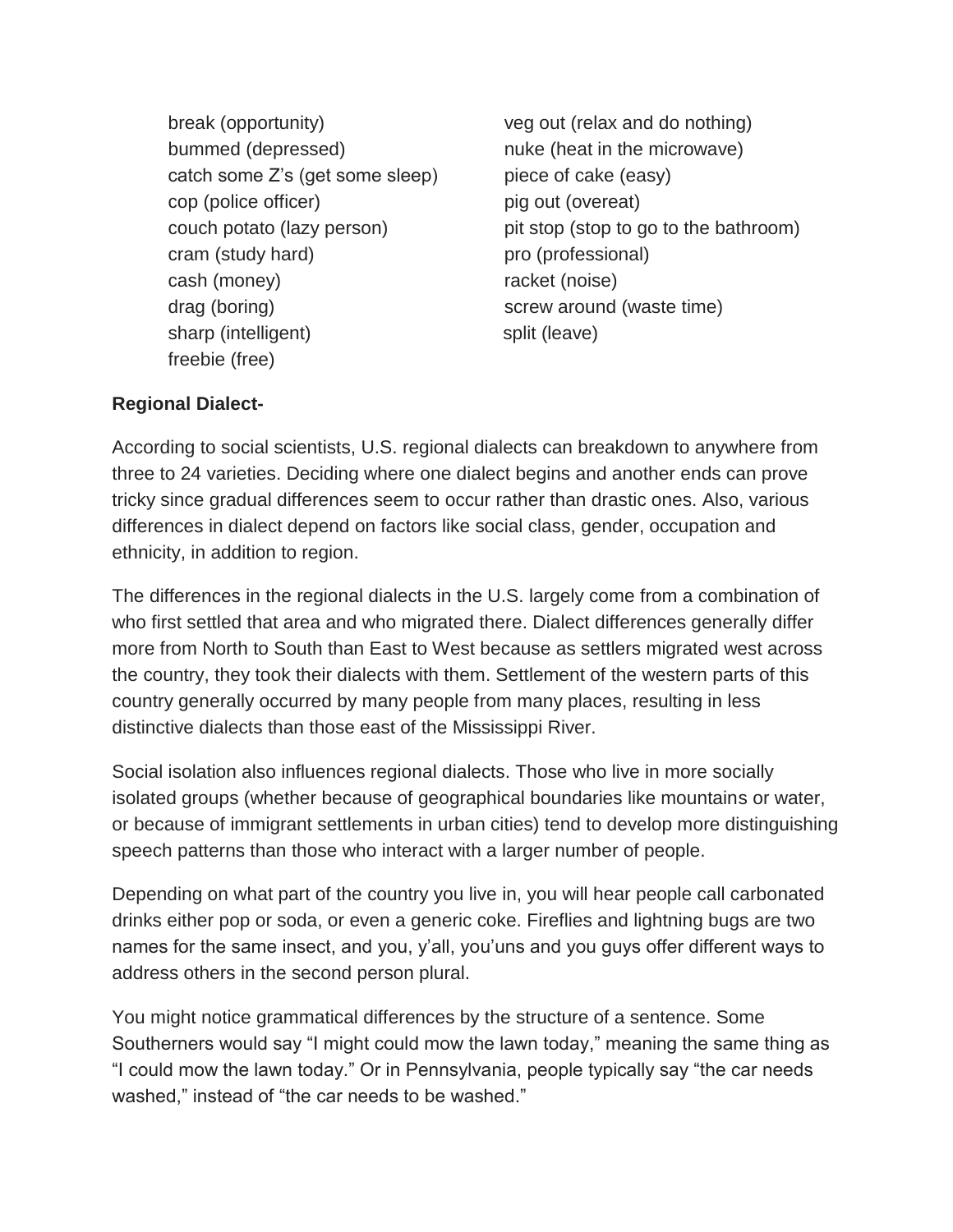Pronunciation causes the same words to sound different based on how someone pronounces them. In the South, the words "pin" and "pen" sound identical, and in the Northeast you might not hear the "r" in the word "car," or you might hear a blurred "w" sound instead of a hard "r" sound in the word "born." You might hear people say that Southerners speak with a drawl and Mid-Westerners have a nasal twang, or that people from certain areas speak more slowly than others.

## **Profanity-**

The use of vulgar or offensive words to insult someone, emphasize something, or express aggression or disrespect is commonly known as swearing or cursing. Although some Americans use profanity in their everyday speech, it can offend others. In business and professional settings it should be avoided.

Note: Although derogatory (a critical or disrespectful attitude) language about groups of people may be heard in American television shows, music, films, the media, etc., the use of such language in everyday life may lead to negative consequences. It is recommended to avoid such language.

## **Shopping and Restaurants**

## **Conway+ guide -**

Produced by the Conway Area Chamber of Commerce*,* this is an annual guide to the city of Conway, available online (see link below), or in print at the Chamber of Commerce at 900 Oak St. in downtown Conway.

<http://conwayarkansas.org/pages/publications/community-profile-and-resource-guide/>

*[Conway+](http://conwayarkansas.org/pages/publications/community-profile-and-resource-guide/)* guide includes information about local businesses and the four main shopping districts, which also include a variety of fine dining, casual eateries, and fast food restaurants:

- Downtown Conway (Exit 127 on I-40) over 40 retail stores, including antiques, clothing, sporting goods, and more
- Conway Towne Center (Exit 125) Cinemark movie theater, Office Depot, Urban Air Trampoline Park, and more
- Lewis Crossing (Exit 129) Sam's Club, Michael's, Academy Sports, Petco, Bed, Bath, & Beyond, and more
- Conway Commons (Exit 127) Target, T.J. Maxx, Home Depot, Old Navy, Belk, Kohl's, and more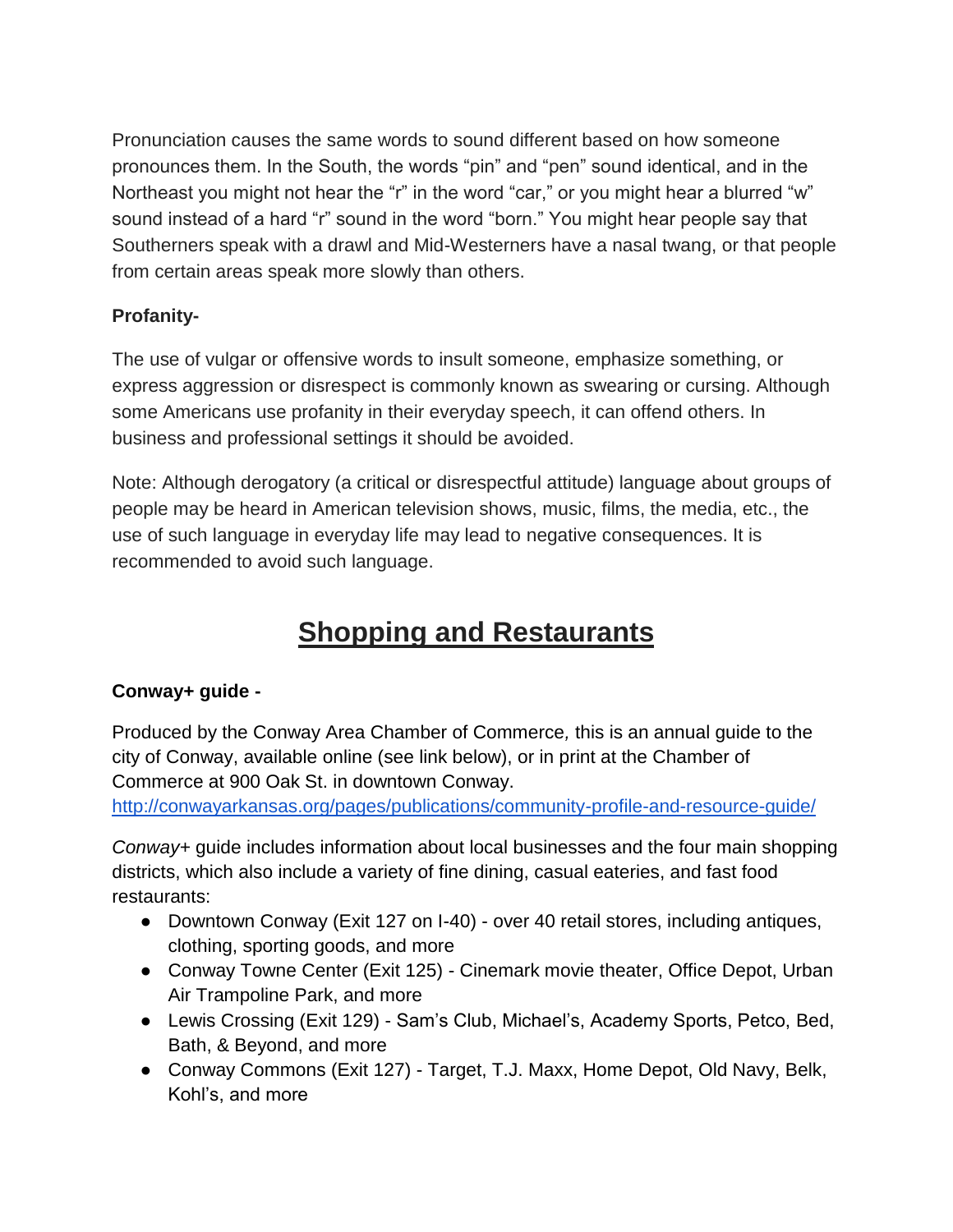#### **Some suggestions for Little Rock Food & Drink -**

- The Root Café 1500 Main St • Rock Town Distillery 1201 Main St • South on Main 1304 South Main St • Dave & Buster's 10900 Bass Pro Pkwy • Lost Forty Brewing 601 Byrd St, Little Rock • Doe's Eat Place 1023 W Markham St Sim's BBQ 2415 Broadway St • Ciao Italian Restaurant 405 W 7th St • Local Lime 17809 Chenal Pkwy • Bravo Cucina Italiana 17815 Chenal Pkwy • YaYa's Euro Bistro 17711 Chenal Pkwy • Heights Taco & Tamale 5805 Kavanaugh Blvd • Samantha's Tap Room & Wood Grill 322 Main St • Three Fold Noodles & Dumpling 611 S Main St • Cajun's Wharf 2400 Cantrell Rd • Big Orange 17809 Chenal Pkwy • At The Corner 201 E Markham St • Saffron 12911 Cantrell Road Star of India 301 North Shackleford Road • Taj Mahal 1520 Market Street
- Mehfil **10700 North Rodney Parham Road**

#### **Websites -**

The websites [www.tripadvisor.com](http://www.tripadvisor.com/) and [www.yelp.com](http://www.yelp.com/) are both useful for finding menus and reviews for different types of restaurants in any town in the U.S., including Conway.

## **Recreation/Entertainment**

#### **Local -**

The *Conway+* **guide** also includes information about the Conway bike share program, local and nearby parks and their features, indoor recreation opportunities, live music and performing arts as well as music lessons, and real estate. You may find the calendar of events useful for planning recreational activities as well. These include (among others)

- **Fall**: ArtsFest, EcoFest, and the Faulkner County Fair and parade
- **Winter**: Illuminate (tree lighting) and downtown Christmas parade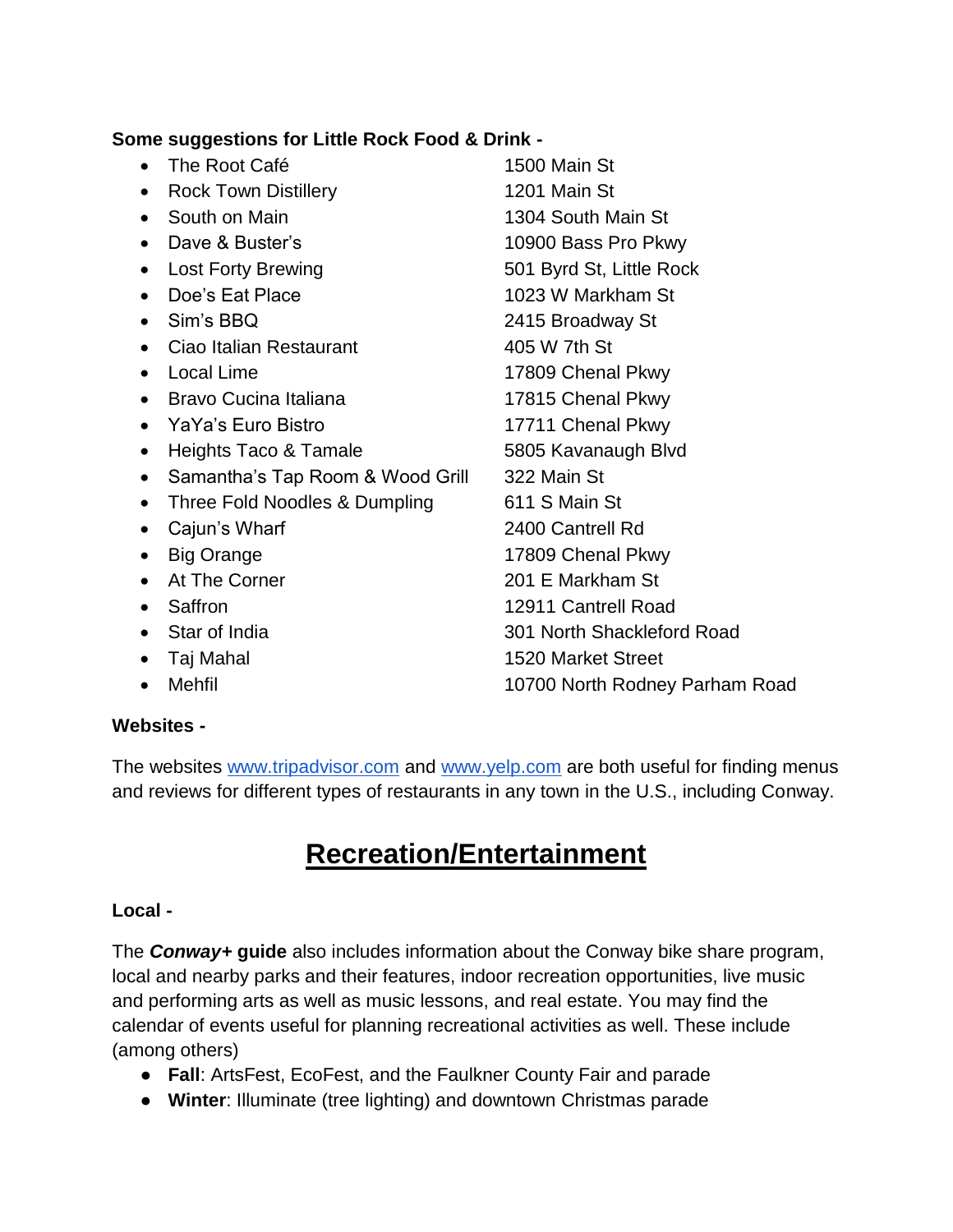- **Spring**: Toad Suck Daze
- **Summer**: Arkansas Shakespeare Theatre

**Conway Parks & Recreation** [\(https://www.conwayparks.com/\)](https://www.conwayparks.com/) has information about local parks, sports programs for youth and adults, and facilities. The Don Owens and McGee centers are both public recreation centers open for free use by Conway residents. These centers include amenities such as basketball courts, indoor tracks, meeting rooms, skate parks, and community gardens.

| Don Owens Sports Complex | McGee Center        |
|--------------------------|---------------------|
| 10 Lower Ridge Road      | 3800 College Avenue |

**UCA** also provides access to many forms of recreation for students, faculty, and staff.

- [The](https://uca.edu/campusrecreation/hper-center/) **HPER Center** The on-campus fitness center includes an indoor track, a variety of fitness equipment, fitness classes, a swimming pool, racquetball courts, and outdoor recreation equipment rentals. Information about the facilities and who can use them is available online. [\(https://uca.edu/campusrecreation/hper](https://uca.edu/campusrecreation/hper-center/)[center/\)](https://uca.edu/campusrecreation/hper-center/)
- The **COPA (Campus Outdoor Pursuits and Activities)** is located in the HPER Center. It is a place where the UCA community can rent out camping gear, bikes and register for upcoming courses that will make you better prepared for your next outdoor adventure! [\(https://uca.edu/campusrecreation/copa/\)](https://uca.edu/campusrecreation/copa/)
- **Reynolds Performance Hall** The on-campus performance hall hosts an annual calendar of events, including Broadway shows, touring musicians, public lectures, children's theater, and more. Information about faculty and staff discounted tickets is available online or from the box office. [\(https://uca.edu/publicappearances/\)](https://uca.edu/publicappearances/))
- **UCA Outreach & Community Engagement**  Offers a variety of classes for all ages for leisure and professional or personal development, including culinary classes, community education classes, and camps. UCA faculty and staff receive a discount on eligible classes. [\(https://uca.edu/outreach/\)](https://uca.edu/outreach/)
- **UCA Community Language School**  Offers language classes to the public. Schedules and languages offered vary, and information is available online and from the Languages, Linguistics, Literatures, and Cultures Department. [\(https://uca.edu/wlan/community-language-school/\)](https://uca.edu/wlan/community-language-school/)
- **UCA Community School of Music** Offers private and group instruction in a variety of musical instruments for all ages. Information about how to sign up is available online and from the Music Department. [\(https://uca.edu/csm/\)](https://uca.edu/csm/)
- **Edmond E. Griffin Planetarium** The planetarium located on UCA's campus offers free public shows on a regular basis. The schedule of shows is available online or from the Physics & Astronomy Department. [\(https://uca.edu/physics/planetarium/\)](https://uca.edu/physics/planetarium/)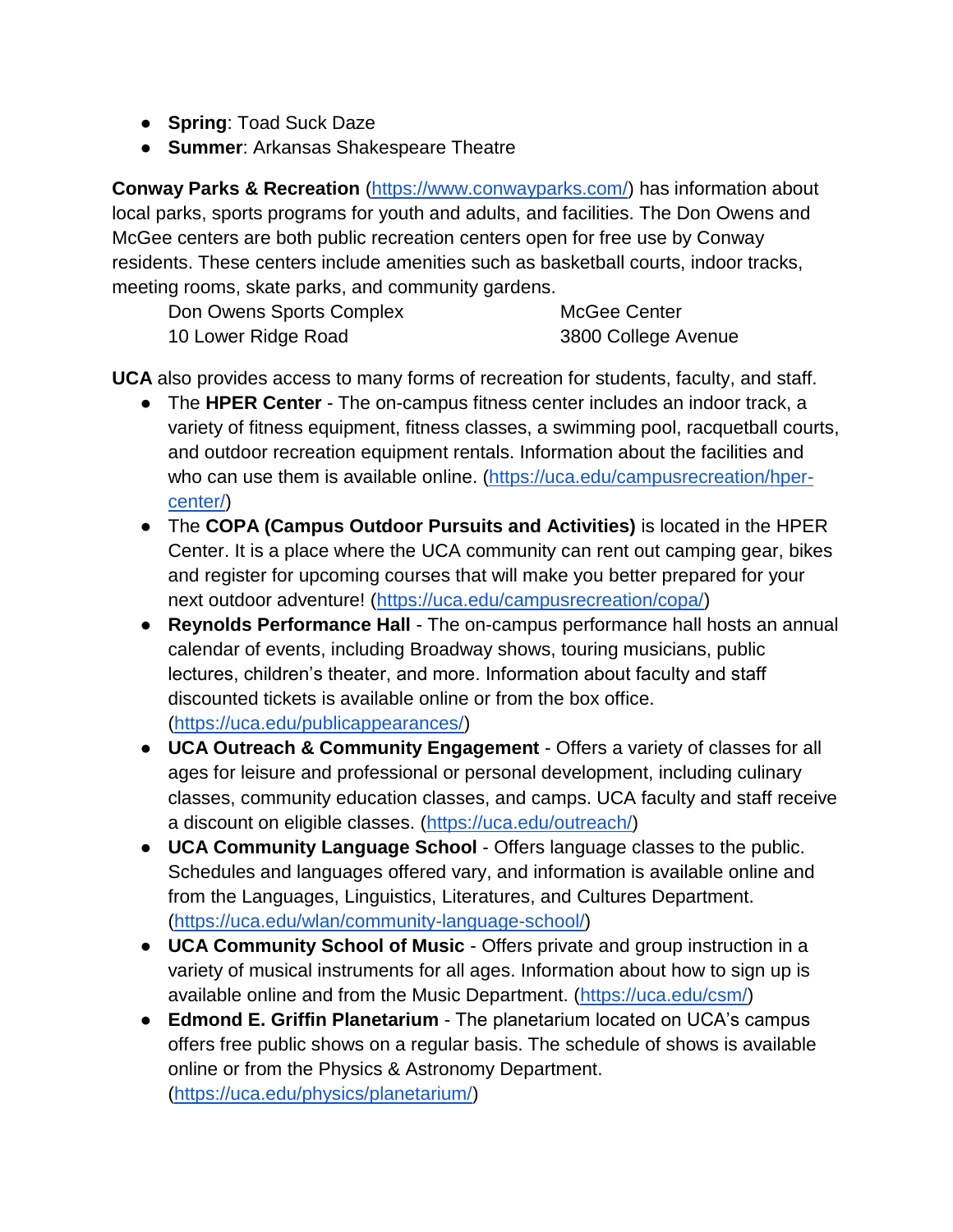● **UCA Athletics** - UCA has a variety of athletic events that community members attend as spectators, from beach volleyball to football. The full list of teams and game schedules is available online. Faculty and staff are eligible for free tickets to most games. [\(https://uca.edu/athletics/\)](https://uca.edu/athletics/)

#### **Central Arkansas Activities**

#### **Entertainment**

- 
- 
- 
- 
- 

### **Sight-seeing**

- 
- 
- River Rail Electric Streetcar **Downtown Little Rock**
- 

#### **Museums**

- William J. Clinton Presidential Library 1200 President Clinton Ave, LR
- 
- 
- Heifer Village (Heifer International) 1 World Ave, Little Rock
- 
- Arkansas Arts Center 501 E 9th St, Little Rock
- Historic Arkansas Museum 200 E 3rd St, Little Rock
- Arkansas Inland Maritime Museum 120 Riverfront Park Dr. NLR

#### **Parks**

The **state of Arkansas** is known for its natural beauty and outdoor recreation opportunities. There are numerous parks throughout the state, many which are within one hour of UCA, which offer an afternoon or even a weekend away from campus. At these facilities you can camp or stay in a cabin, go hiking or biking, swim or rent a boat, attend educational programs, and much more.

• Oaklawn Racing & Gaming 2705 Central Ave., Hot Springs • River Market **E. Markham St., Little Rock** • Little Rock Zoo 1 Zoo Dr, Little Rock • Verizon Arena 1 Verizon Arena Way, Little Rock • Arkansas Skatium 1311 S Bowman Rd, Little Rock

• Big Dam Bridge The Rock 7600 Rebsamen Park Rd, Little Rock • Riverfront Park 1 Riverfront Drive, Little Rock • Clinton Presidential Park Bridge 1200 President Clinton Avenue, LR

• Museum of Discovery **600 Fresident Clinton Ave, LR**  Esse Purse Museum 1510 Main St, Little Rock • Old State House Museum 300 W Markham St, Little Rock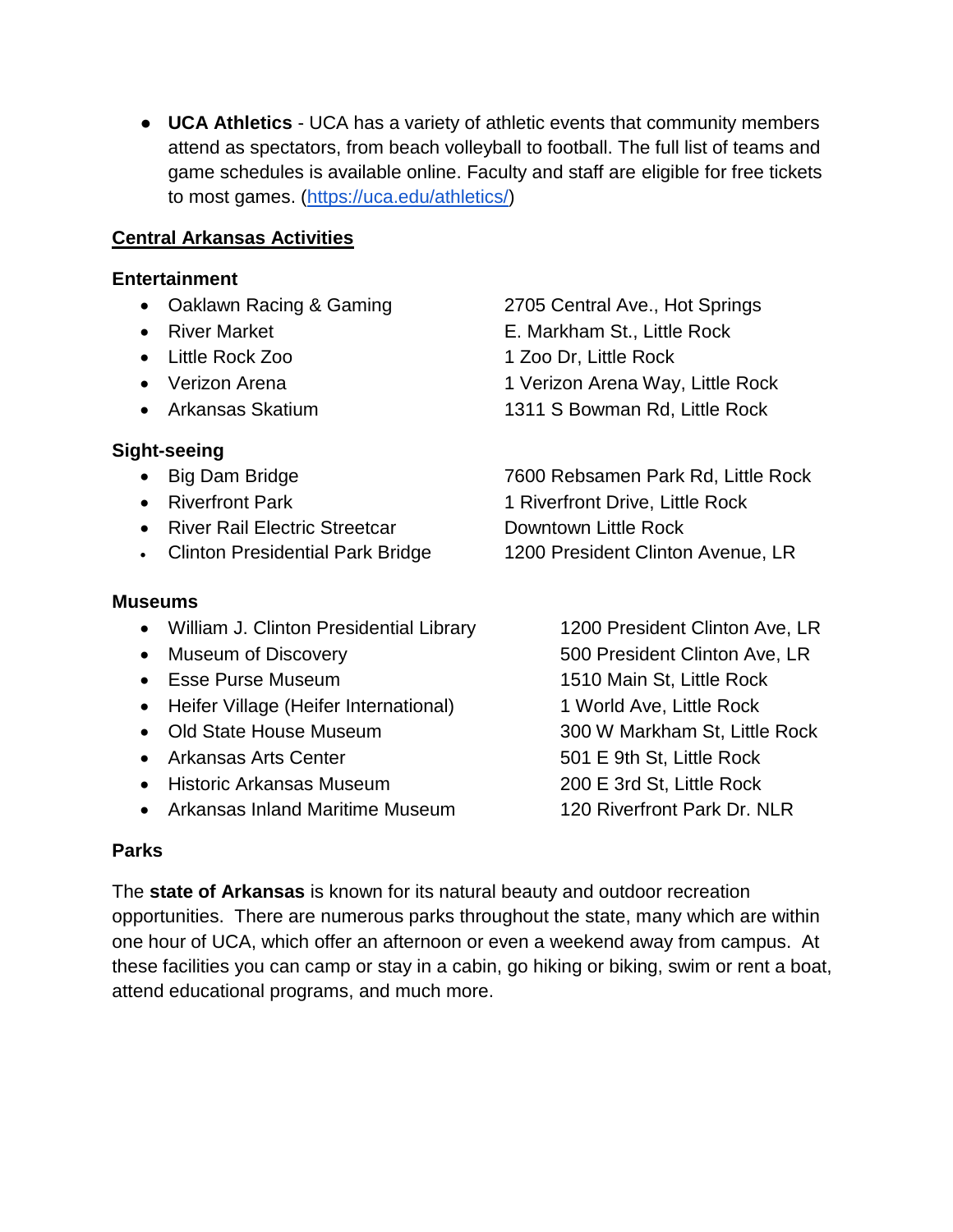#### **State Parks**

You can learn more about all of the 52 state parks, including maps and lists of features, at [https://www.arkansasstateparks.com/.](https://www.arkansasstateparks.com/) Here is a list of some within an hour of campus-

#### **Regional Parks**

Toad Suck Lock and Dam 93 Park Road, Bigelow

Pinnacle Mountain State Park 11901 Pinnacle Valley Rd, Little Rock Petit Jean State Park 1285 Petit Jean Road, Morrilton Mount Nebo State Park 16728 State Highway 155, Dardanelle Woolly Hollow State Park 82 Wooly Hollow Road, Greenbrier

Cadron Settlement Park 6200 Highway 319W, Conway Maumelle Recreation Area 9009 Pinnacle Valley Road, Little Rock

## **Safety**

No matter where you are in the U.S., you can always reach emergency personnel by phone by dialing 9-1-1. In the U.S., all firefighters are trained as first responders, and in case of an emergency, they will often be the first emergency personnel at the scene, followed by police and ambulance, if needed.

In Conway, there are several local law enforcement agencies, including the UCA Police Department, Conway Police Department, and Faulkner County Sheriff's Office, dedicated to protecting the safety of Conway residents.

All members of the UCA community are encouraged to sign up for alerts from the UCA Police Department to learn about emergencies on campus, including safety concerns and inclement weather. You can sign up for UCAAlert mass notification system through your MyUCA website.

The UCA Police Department also offers a Safe@UCA app, available for free download on your mobile device. It is a great resource that can notify you about emergency situations, has emergency procedures about how to protect yourself during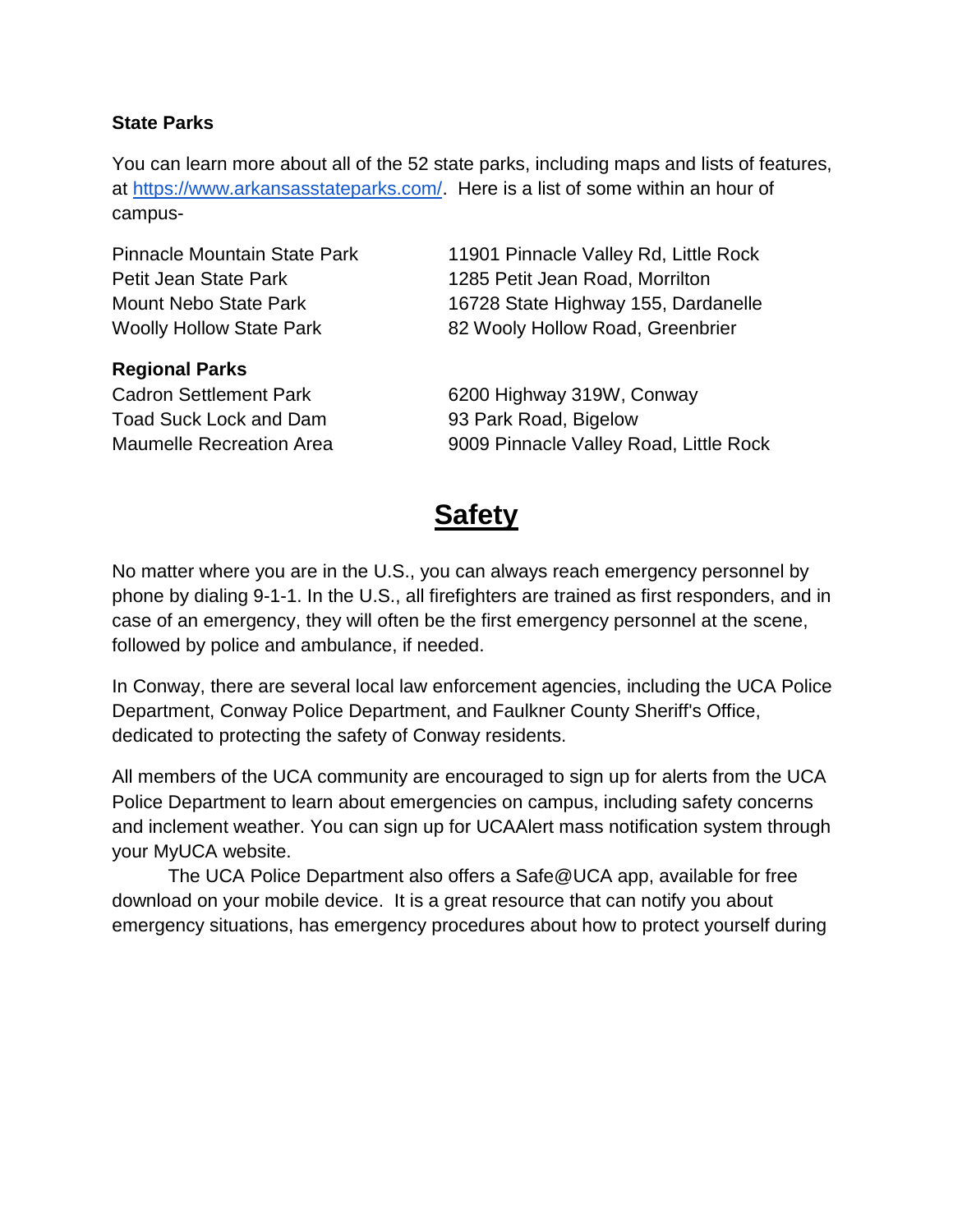

certain events, and it also allows you to receive alerts, track shuttles, and request an escort or ride home if you are walking on campus at night.

One concern that many international visitors to and residents of the U.S. have is the prevalence of firearms. While laws regulating firearms and who can carry

them differ by state, if you see a firearm and are concerned about your safety, you can always call local law enforcement.

The UCA Police Department is always available by calling 501-450-3111 nonemergency, or 911 for an emergency.

## **Policy for Lawful Permanent Residency Petitions**

## **UNIVERSITY OF CENTRAL ARKANSAS (courtesy UCA General Counsel's Office)**

## SCOPE:

This policy applies to all University of Central Arkansas (UCA) staff and faculty.

## PURPOSE:

The term lawful permanent resident (LPR) is used to describe a foreign national who has been granted the privilege of residing permanently in the United States. This status is conferred via an I-551 stamp in the individual's passport and an I-551 card (commonly known as a "green card"). UCA, in some instances, serves as the sponsor for employer-based permanent residency petitions.

The purpose of the policy is to establish a campus procedure on the issue of permanent residency. The policy (1) clarifies UCA's role in supporting faculty, staff, and researchers who are petitioning to apply for permanent residency; (2) identifies eligibility for which UCA will consider providing employer-based permanent residency sponsorship; (3) establishes procedures for requesting and obtaining approval for the processing of employer-based permanent residency petitions; (4) establishes the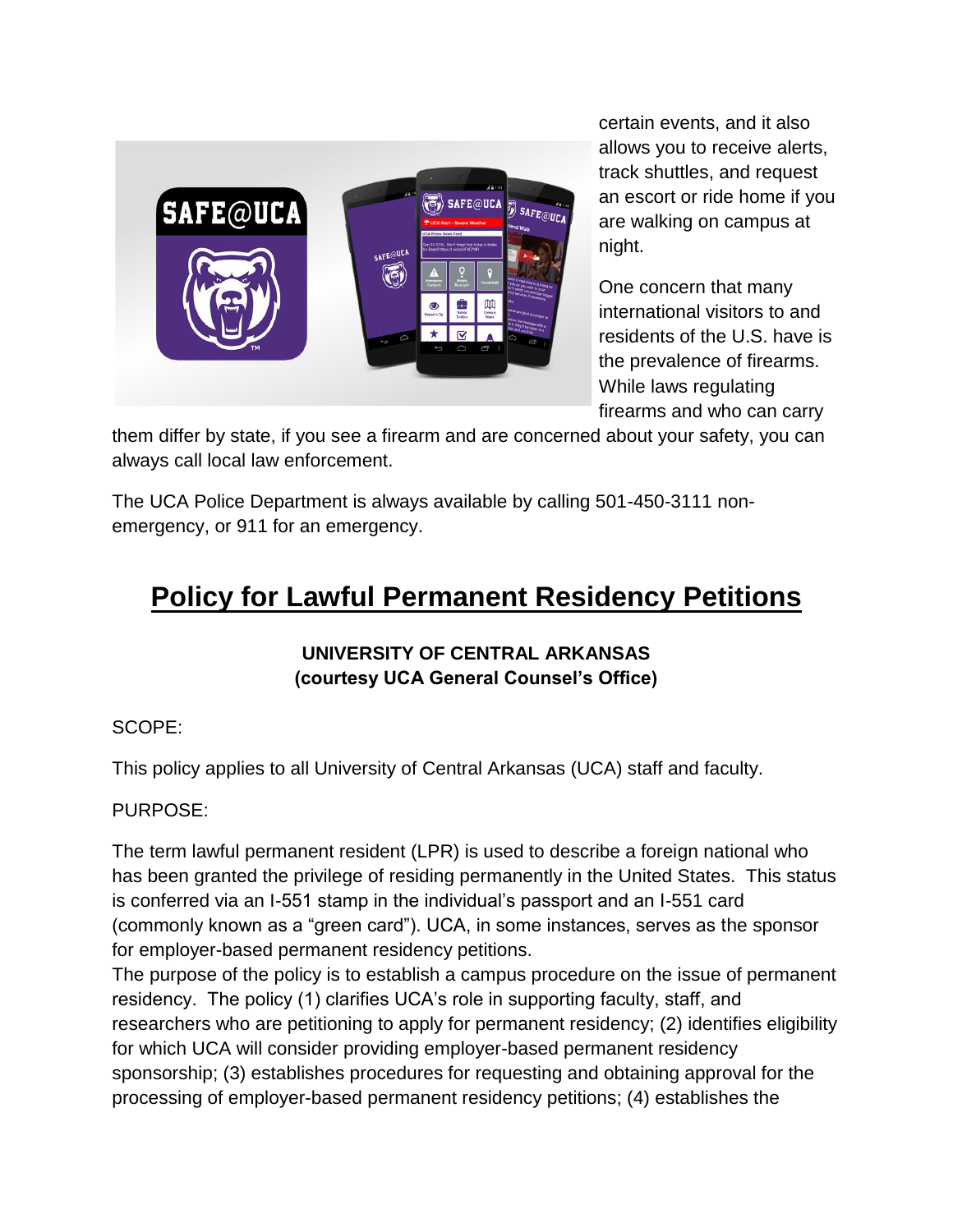responsibility for payment of attorney's fees and filing fees; (6) addresses retention of outside counsel; and (7) addresses miscellaneous provisions. All employer-based permanent residency petitions filed by UCA must adhere to the process and procedures given below.

## UCA'S ROLE:

UCA will provide support, with the proper approvals, to faculty and to staff members seeking permanent-residency status under an EB-2 category. UCA reserves the right to determine, in consultation with its contracted legal counsel, acceptable cases for sponsorship under a different category, such as EB-1 or EB-3, if in the best interest of UCA.

For faculty, permanent-residency petitions will be processed based upon an official request by the department chair employing the foreign national, with approval from the college dean, and with the approval from the provost/executive vice president for academic affairs.

For staff, permanent-residency petitions will be processed based upon an official request by the immediate supervisor employing the foreign national, with approval from the director of the division employing the foreign national, and approval from the vice president over the area employing the foreign national.

#### ELIGIBILITY:

A petition for permanent residency may only be filed for an employee who serves in a permanent, full-time position and/or a tenured/tenure track position at UCA. Permanent is defined as those positions that are expected to continue indefinitely and in which the employee intends to remain indefinitely. "Adjunct," "Visiting," "Temporary," or "Interim" positions do not meet the definition of permanent.

The employee will be eligible to pursue permanent-residency status after being employed three full years with UCA. UCA reserves the right, in limited cases, to consult with contracted legal counsel to determine acceptable cases for sponsoring a permanent-residency petition prior to the three-full years of employment. The department chair (or immediate supervisor) may recommend sponsorship of the employee prior to the general three-year period if it is either required for on-going employment or is in the best interest of UCA.

## PROCEDURE:

The following steps must be followed to initiate and to complete a request for permanent residency: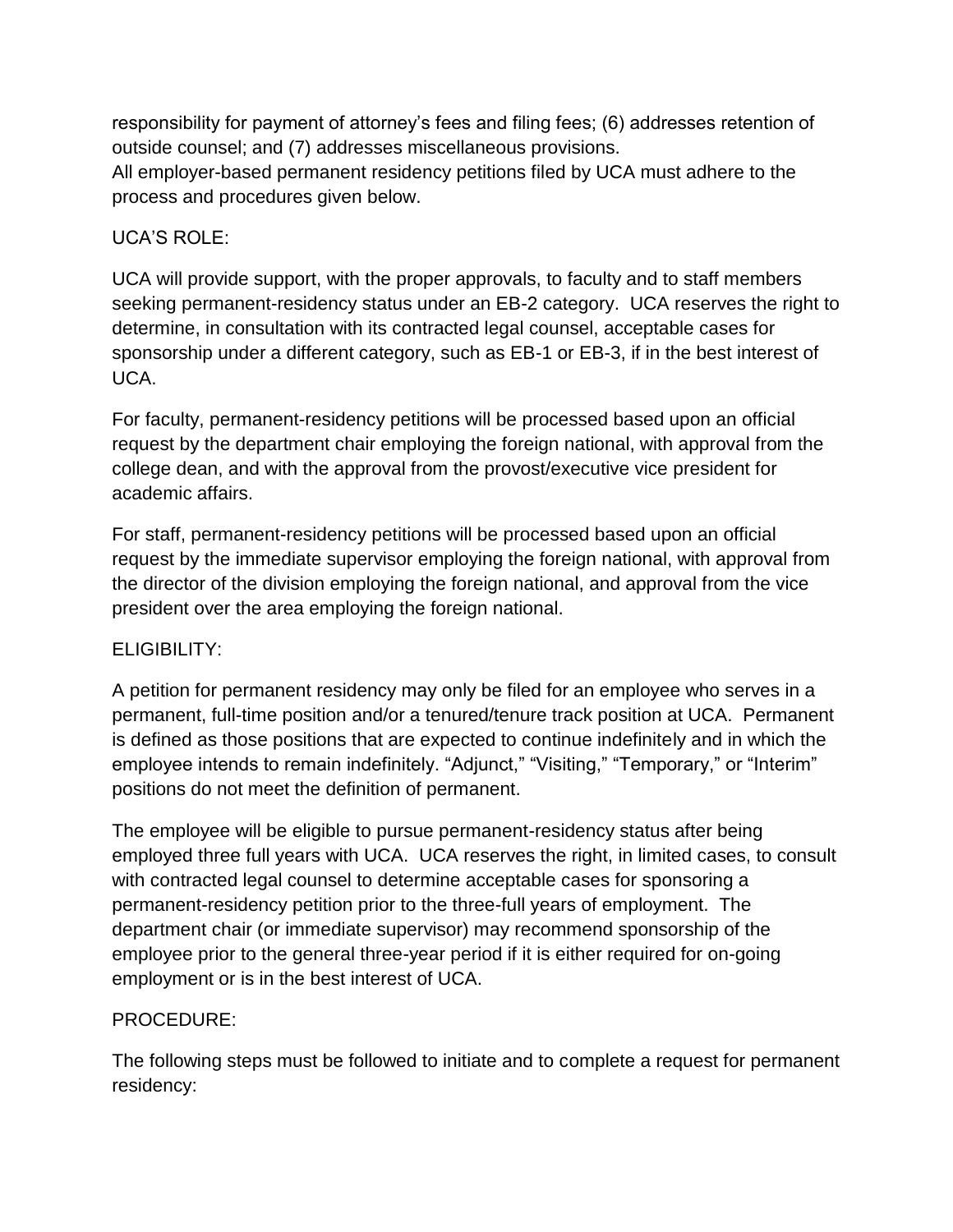1. The department chair (or immediate supervisor) will initiate the "Authorization for Permanent Residence" Form. The department chair (or immediate supervisor) will also provide supporting documentation for the request such as rationale for the request, title of the position in question, credentials of the individual on whose behalf the petition will be filed, and a statement describing the individual's abilities and qualifications. The department chair (or immediate supervisor) will submit the completed form to the college dean (or director of the division) for consideration. If approved by the college dean (or director of the division), the college dean (or director of the division) will submit the completed form to the provost/executive vice president for academic affairs (or vice president over the area) for consideration.

2. The authorization form will be sent to UCA's legal counsel (or a designee of UCA's legal counsel) upon approval of the chair (immediate supervisor), dean (director), and provost (vice president). UCA's legal counsel (or a designee of UCA's legal counsel) will notify contracted legal counsel and human resources of the request to petition for permanent residency.

3. Contracted legal counsel will provide a letter of representation designating his/her responsibilities and designating payment of fees by UCA and by the employee. The employee and the provost (or vice president) will sign the letter, which UCA's legal counsel (or a designee of UCA's legal counsel) will return to contracted legal counsel.

4. Contracted legal counsel (or a designee of UCA's legal counsel) will request supporting information as necessary through UCA's legal counsel.

5. UCA's legal counsel (or a designee of UCA's legal counsel) will work with the employing department and the foreign national to obtain all necessary forms and supporting documentation as requested by the contracted legal counsel.

6. If advertising is necessary, UCA's legal counsel in conjunction with the employing department will requests any necessary recruitment assistance.

ATTORNEY'S FEES AND USCIS FILING FEES:

Employees and UCA will share in the responsibility for all legal fees associated with permanent residency process.

UCA, as the employer sponsor, will cover all attorney expenses related to the Department of Labor Certification Process for PERM filings (both the Prevailing Wage Determination and the Labor Certification Application), and any additional fees that the employer is required to pay as required by law. For faculty, a designated university fund maintained by the provost/executive vice president for academic affairs will be used to pay the attorney expenses related to the Department of Labor Certification Process for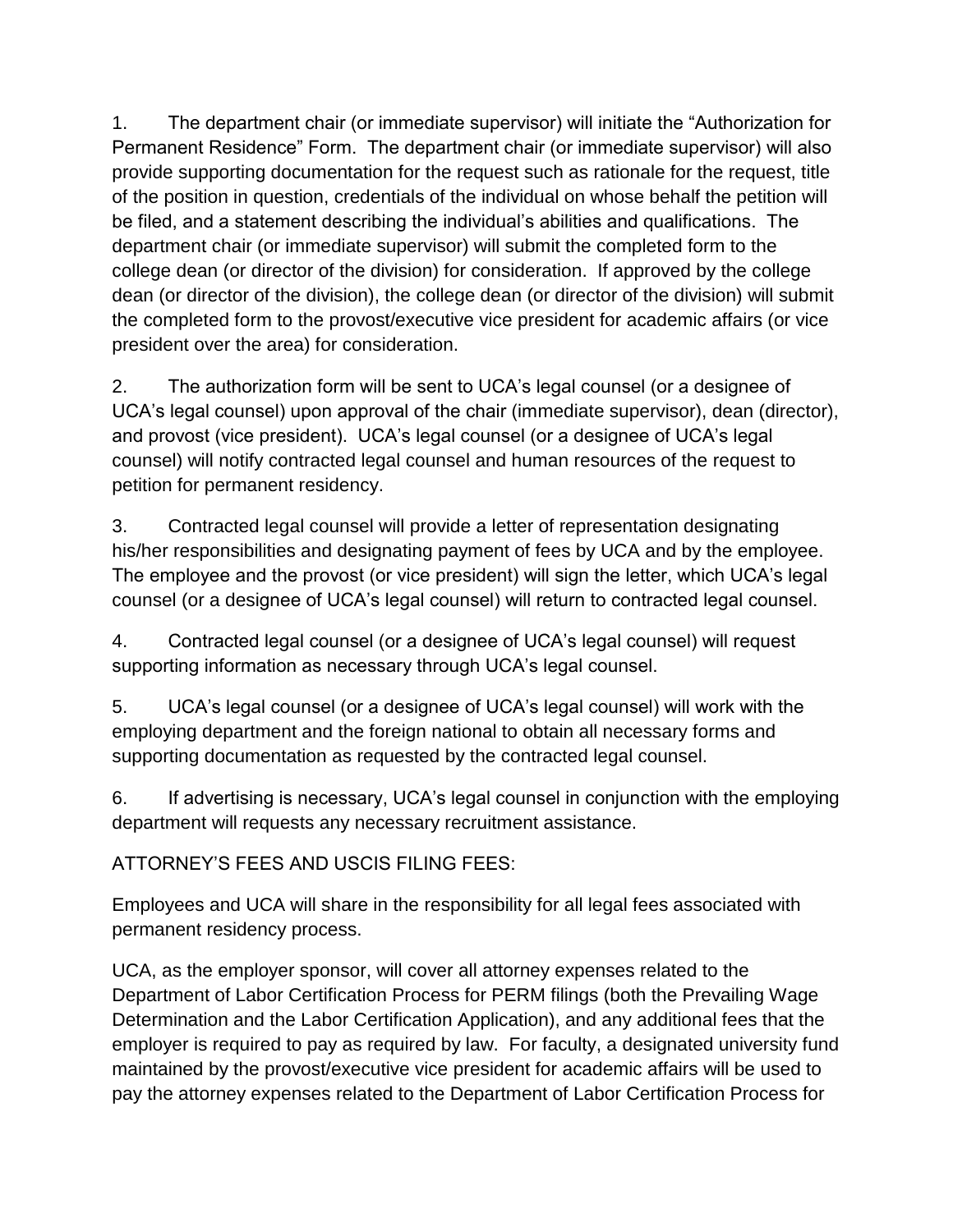PERM filings (both the Prevailing Wage Determination and the Labor Certification Application). Support from this fund will be allocated on a first-come, first-served basis until the funds allocated for the year have been exhausted.

The employee will be responsible for all attorney expenses and filing fees related to (a) the Immigration Petition (Form I-140) and (b) the Adjustment of Status (Form I-485).

All other fees are the responsibility of the department or foreign national. For example, and although not exhaustive, when an I-907 Premium Processing Fee is incurred in processing the I-140 Form, the department or foreign national will be responsible for the fee.

Unless required by law, UCA will not pay any costs associated with applications filed on behalf of dependents of the employee.

### SELECTED COUNSEL:

A private attorney may be engaged to represent the foreign national in a permanentresidency petition as long as it is a self-petition. Employees choosing a self-petition to permanent residency may ask supervisors for letters of reference for their petition. The employee's department should confirm that the permanent-residency petition is not signed or filed on behalf of UCA by the employee in reliance on an existing or future position.

If it is an employer-based petition, UCA uses contracted legal counsel to advise and to coordinate the process of sponsoring foreign nationals for permanent residency. Only the designated legal counsel may be engaged to process a UCA sponsored employerbased permanent residency petition. UCA departments many not hire an immigration attorney to file an employer-based permanent residency petition.

#### **Other Helpful Information -**

All UCA employer-based permanent residency petitions filed by UCA are considered to be petitions controlled by UCA and, as permitted by law, may be withdrawn by UCA at any time.

Links to immigration information and forms on UCA General Counsel's website:

https://uca.edu/legal/immigration/

## **Climate**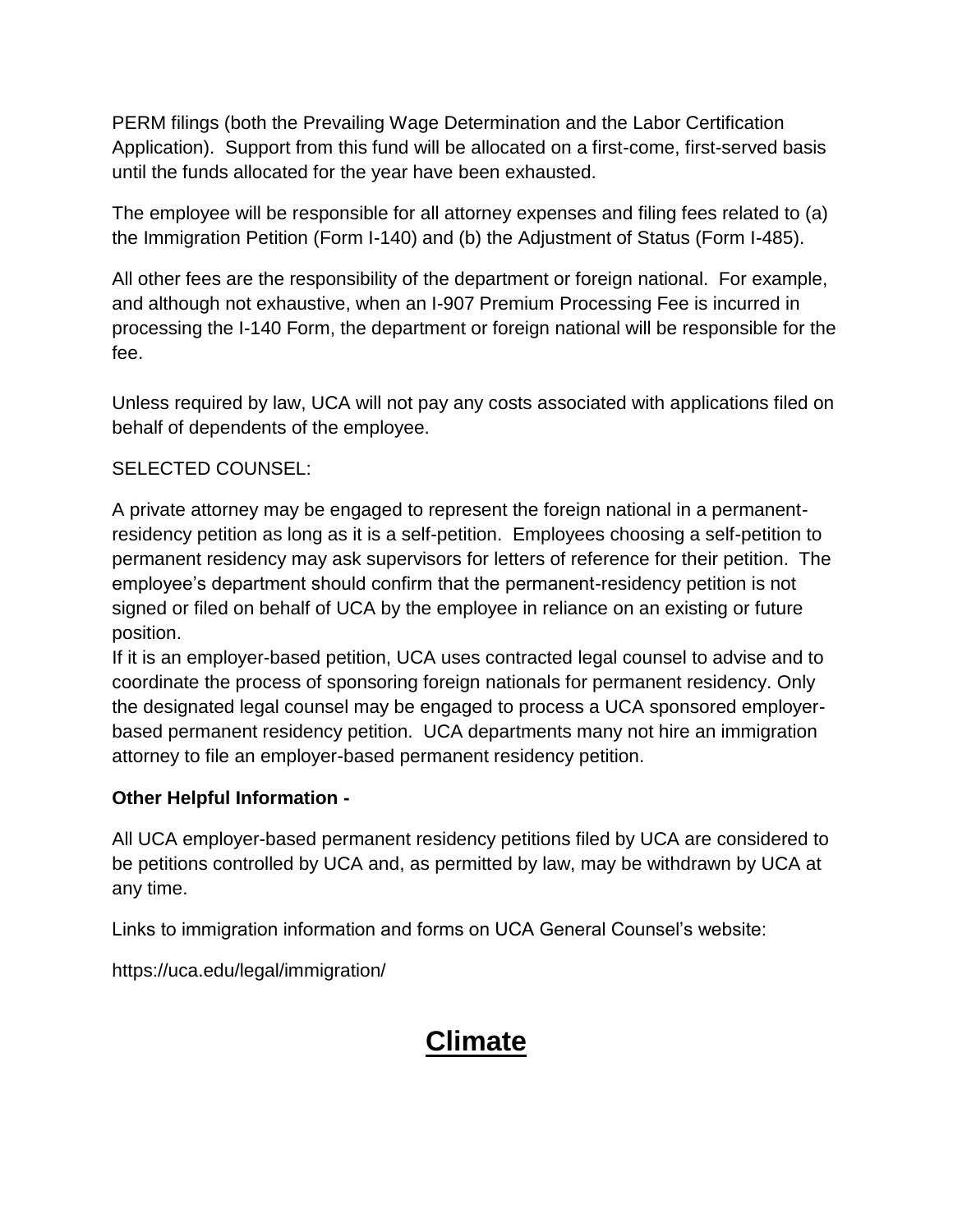Arkansas has mild weather most of the year, but can experience very hot and humid summers (June - August) with temperatures reaching over 100F. During these months it is important to stay hydrated and drink plenty of water. Spring (March-May) is the wettest season and carries the highest chances of severe weather.

**Severe thunderstorms** are possible any time of year in Arkansas but are more frequent in the spring months and November. Storms can produce large hail capable of injuring those outdoors and produce winds strong enough to cause damage to buildings and topple trees. It is important to seek shelter indoors during a severe thunderstorm.

**Tornadoes** are possible at any time of the year in Arkansas but are more frequent in spring and November. A tornado is a rapidly rotating column of air that is in contact with the ground. They can destroy large buildings, uproot trees and hurl vehicles hundreds of yards.

When a tornado *watch* is issued it means the weather is capable of producing a tornado. When a tornado *warning* is issued it means a tornado has been spotted.

Being struck by flying debris is the biggest threat from tornadoes. When sheltering from a tornado, go to the lowest level of a building and away from windows and exterior walls. Each residential hall on campus has a designated shelter area. Other shelter areas on campus include basements in the following buildings: Burdick, Old Main, Student Center, and Lewis Science Center.

**Flooding** can occur in Arkansas anytime but is more likely during late spring and in the winter. This means a large amount of rain has fallen in a short amount of time. If you are driving and come across a flooded section of road, it is important to remember TURN AROUND, DON'T DROWN. During floods, sections of road can be washed away, causing your vehicle to get stuck in dangerous waters. Do not drive over flooded roadways.



**Winter Weather** is possible during the winter months. This will include either snow, sleet, or ice. If conditions are bad enough, a decision might be made to cancel classes for the day. If you must be outside in winter weather, be sure to cover any exposed skin and wear your clothing in layers to protect from the cold.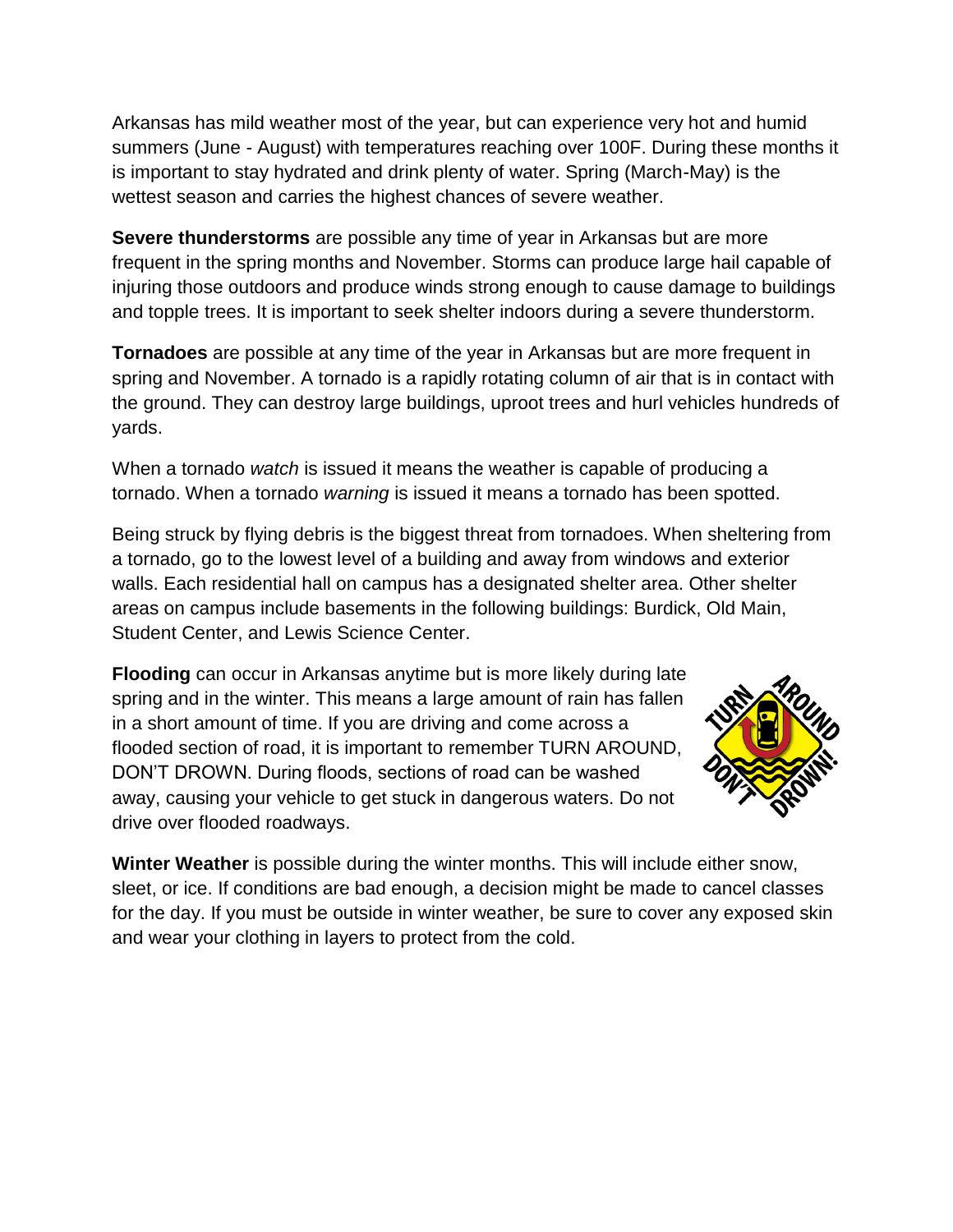**How to receive Weather Alerts:** Arkansas' weather can be followed by downloading a weather application on your mobile phone or by watching local channels or "The Weather Channel".

You can sign up to receive weather alerts such as Tornado Warnings, by signing up for UCAAlert through the myUCA portal. UCAAlert



is a way for the University to warn you about issues on campus that may impact your safety or campus closings. This will include receiving an email or text message to notify you of these events and protective actions. The UCA Campus also has outdoor warning sirens that will sound in the event of an emergency.

## **The Office of International Engagement**

The Office of International Engagement (IE), while primarily serving students and scholars on F and J visas, is happy to help any international staff and faculty member that we can. Our office is located in McCastlain Hall 109, and our office hours are 8:00 am-4:30 pm Monday thru Friday.

## **Shopping Shuttle Services -**

One of the main services we offer that may be of interest to you is our shopping shuttles. International Engagement schedules weekly and monthly shopping shuttles for our students. These shuttles travel to both local shopping centers in Conway and make regular trips to Little Rock as well. Local shuttles are available for anyone who wishes to take them. Little Rock shuttles do require you to sign up beforehand. This can be done in the IE office at your convenience. You can view the current shuttle schedule at [https://uca.edu/international/shuttles/.](https://uca.edu/international/shuttles/)

#### **Cultural Programming, Events, and Activities -**

In addition to our shopping shuttles, International Engagement sponsors several different events and programs year round. IE typically schedules one fun trip per month: these activities vary in cost from free to expensive, can be both local and several hours away, and may be educational or purely entertaining. In the past we have taken trips to museums, fireworks shows, state parks, amusement parks, and professional sporting events. These are open for all international staff and faculty. Participants are also required to sign up for these trips ahead of time in the IE office.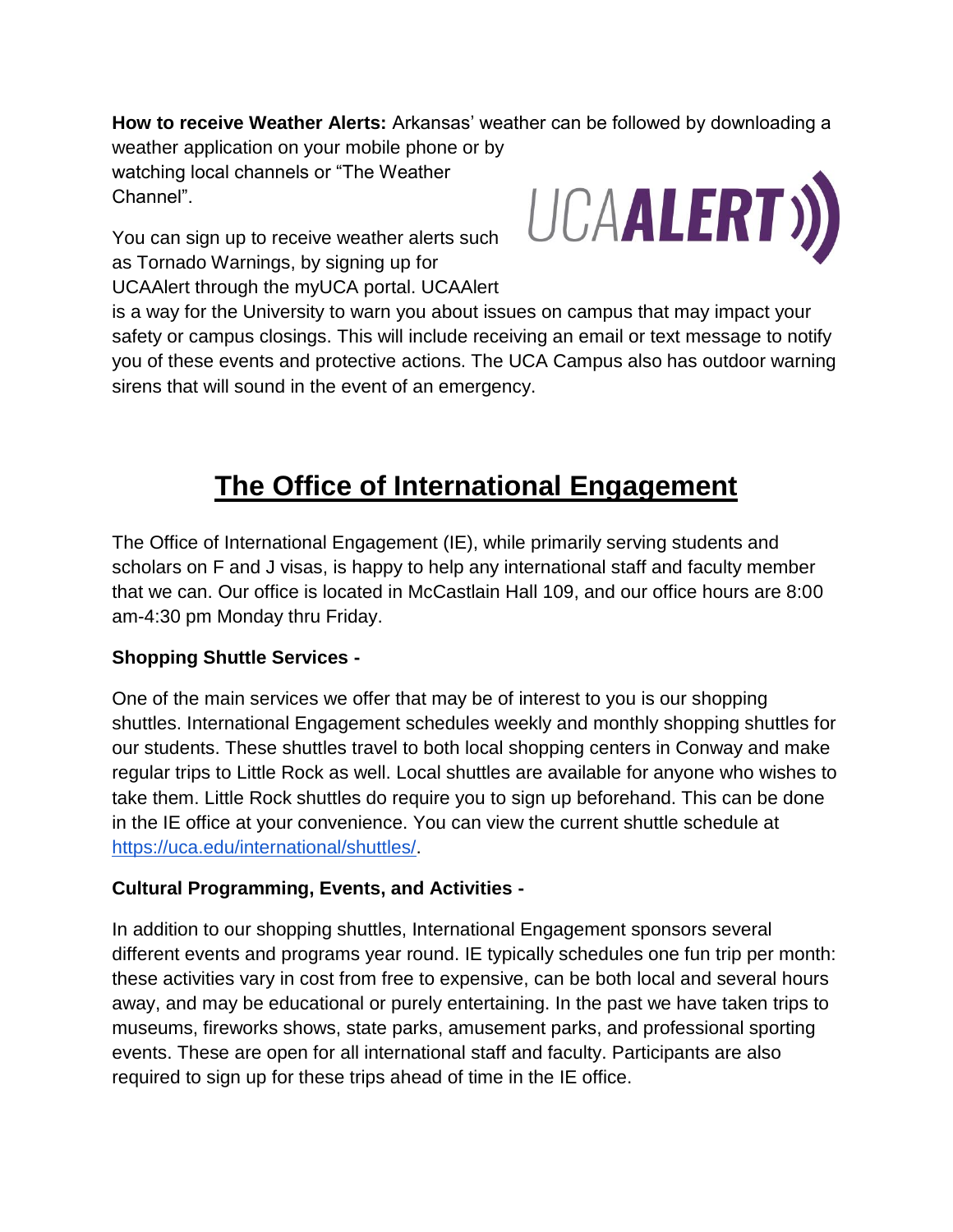We also schedule regular cultural events on campus! Our office works with the university's cultural student groups to host and publicize events which celebrate the campus's rich diversity. Two of our regular events are *Conversation Partners* and *International Education Week.*

*Conversation Partners* is a program that restarts each semester, where interested students, staff, and faculty members from one culture are paired with someone from a different culture. There is no set program, but each partnership is asked to commit to spend at least one hour each week together, learning about each other's culture. The hope is that they will spend even more time together and remain friends even after the semester ends. This program is sponsored by both International Engagement and UCA's Intensive English Program. You can see more at our website: https://uca.edu/iep/conversation-partners/

*International Education Week* is a national program that takes place each year in November. During this week International Engagement partners with several different student groups and UCA offices to have a variety of cultural events. Each year offers something different!<https://uca.edu/international/iew/>

All International Engagement programs are emailed to students each Monday. If you would like to be included, please email our office at [international@uca.edu.](mailto:international@uca.edu) You can also follow up on social media at:

> facebook.com/ucainternational twitter.com/ucaie instagram.com/ucaie

## **Culture Shock and Anxiety**

Living in another country can be exciting and provide opportunities to do and see new things. It can also be quite unsettling. You are facing a different language, different foods, and different ways of doing things. It takes a lot of attention and concentration to do things in the new country that were automatic at home, such as follow a conversation, shop for food, open a bank account, or drive a car. Thus, you may find that you are quite tired at first, and not just because of jet lag. You may feel anxious, sad, or irritable. You may experience such feelings just after arriving, or they may occur later on. This is a normal response to being in a place where nearly everything is unfamiliar and it takes more time and energy to do everyday things. Be patient with yourself, and try to establish a daily routine that includes at least 7-8 hours of sleep a night, healthy eating, time for relaxation, and physical activity. All of these will help your mind and body to settle down, reducing anxiety, as things slowly start to feel familiar.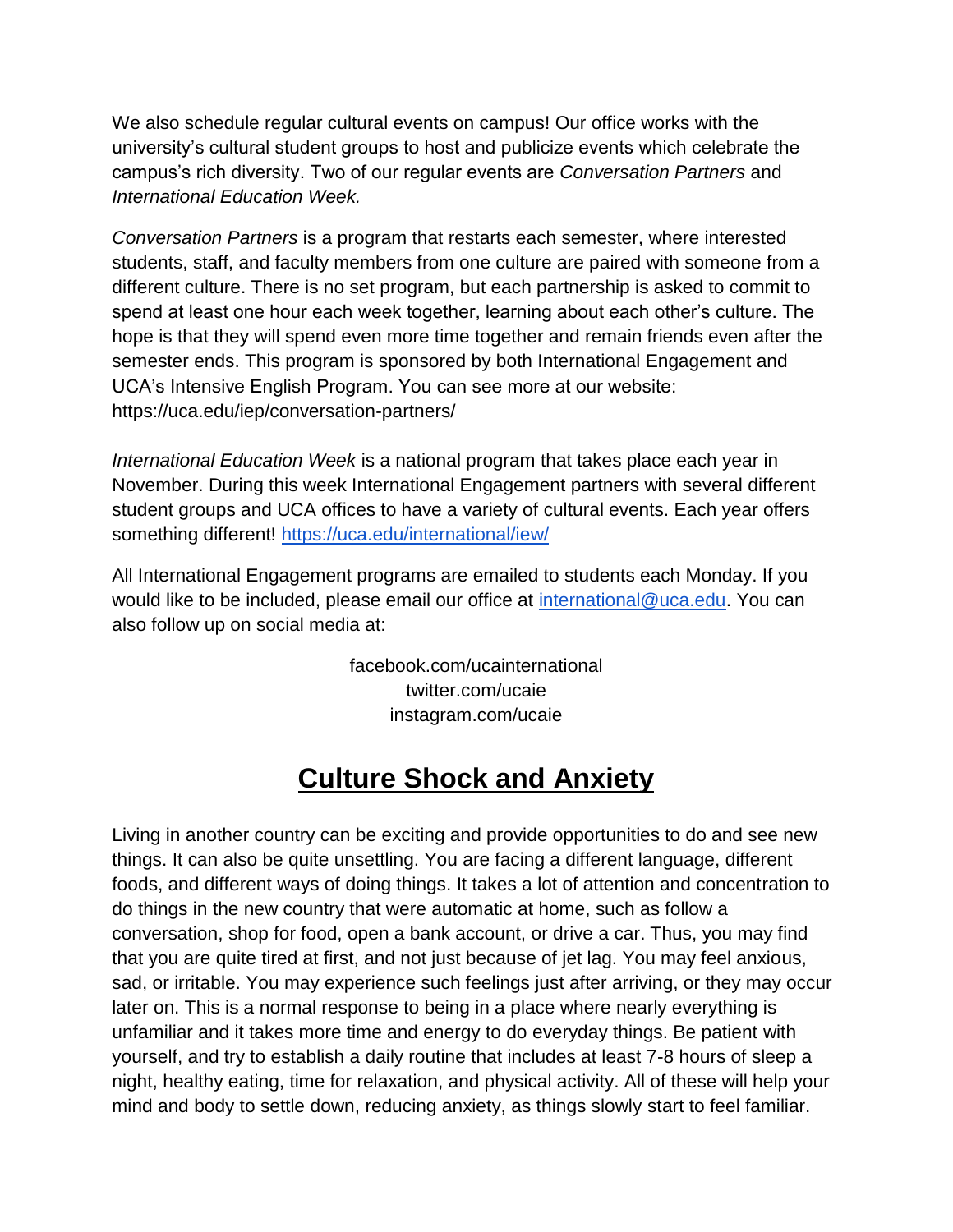## **Counseling Services -**

You will hopefully build a support network of friends and colleagues during your time here. Often, simply talking with one of them about your anxiety or a specific problem will help you feel better and figure things out. If that is not effective, however, UCA has a Counseling Center with staff trained to help people sort out feelings and gain perspective on things going on in life, so you feel less stressed. In some cultures, counseling is something only people with very serious problems do; that is not the case in America. While the Counseling Center staff certainly can help a person with serious mental health issues, we also work with less severe and/or temporary problems. We provide individual, group, and couples counseling, as well as crisis intervention and psychiatric services (if someone would benefit from taking medication). We are located in the Student Health Building on the third floor. The following is a link to our webpage: [www.uca.edu/counseling.](http://www.uca.edu/counseling)

## **Education**

Arkansas compulsory school attendance age. Arkansas law requires children ages 5– 17 as of August 1 to attend school. If a child has not reached his 6th birthday by August 1, parents can waive attendance requirements for one year. However, the parent must file a kindergarten waiver using a Department of Education form.

## **Public Schools (no fee for attendance) -**

If you have children who are school age you will want to register them with the local school district in order for them to attend school. Each school district listed has their own individual school zone map. These zoning maps will let you know what school your child will attend based on where your residence is located. It is best to contact the school district you reside in to find out the appropriate registration process for your child.

## **New Student Registration Information -**

Conway Public Schools <http://www.conwayschools.org/new-student-registration.html> Greenbrier Public Schools [https://www.greenbrierschools.org/24805\\_1](https://www.greenbrierschools.org/24805_1) Vilonia Public Schools <https://www.viloniaschools.org/registration> Mayflower Public Schools <https://www.mayflower.school/23448> Wooster Public Schools <http://www.woostercityschools.org/district/content-page/registration>

## **Private Schools (fee for attendance)-**

These schools require a financial commitment from the family in order for your child to attend.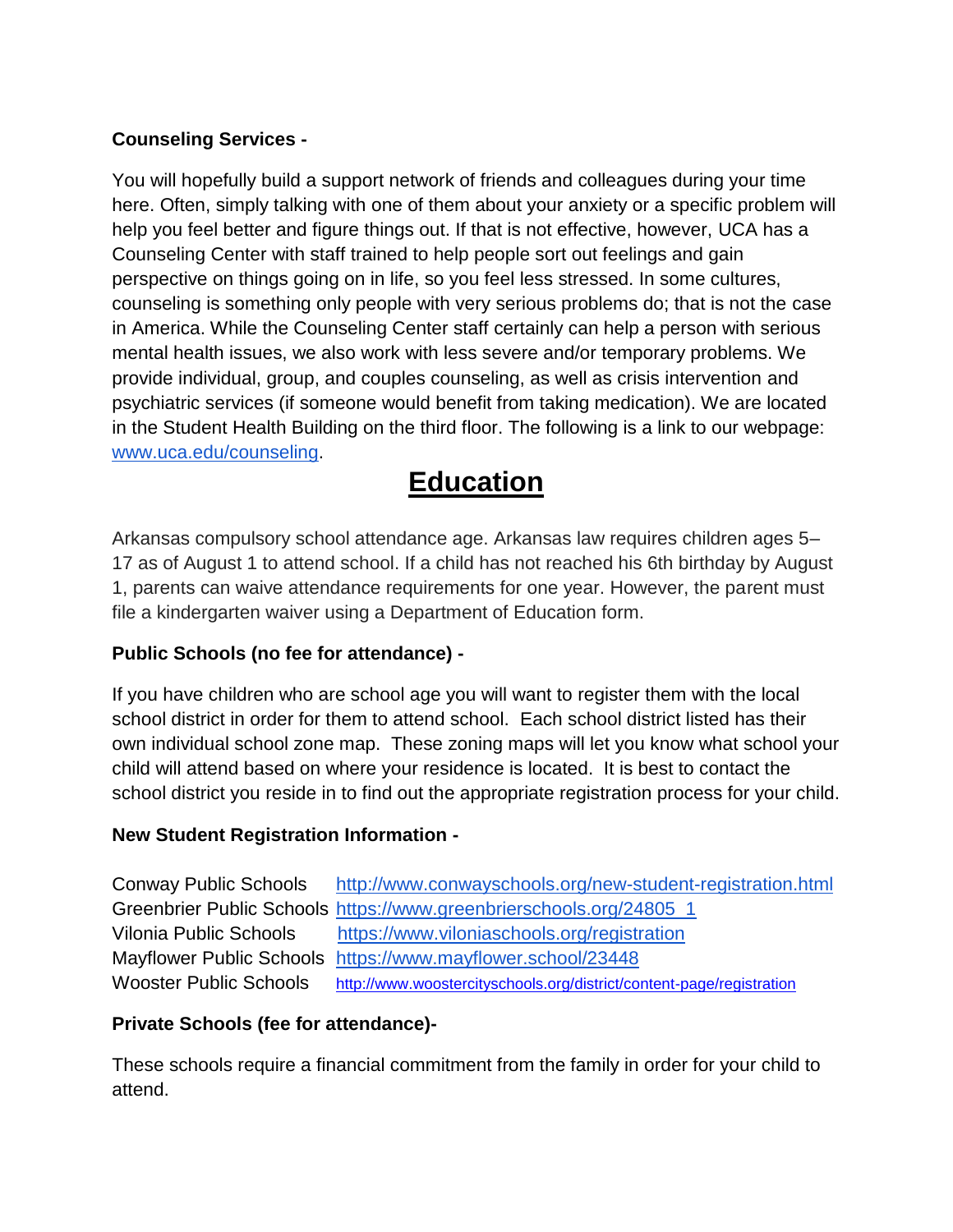Conway Christian School [www.conwaychristianschool.org](http://www.conwaychristanschool.org/) St. Joseph School [www.stjosephconway.org](http://www.stjosephconway.org/)

#### **Day Care and Preschools -**

If your child is not old enough to attend school you might be interested in enrolling them in day care or preschool. These facilities require a fee for their services. Many of these facilities also have services for after-school care or summer care for children who are school age but still require care while the public and private schools are closed.

|                                       |                             | <b>Telephone</b> |
|---------------------------------------|-----------------------------|------------------|
| <b>Day Care and Pre-Schools</b>       | <b>All Conway locations</b> | number           |
| <b>Sugar Bear Child Care</b>          | 364 Denison St.             | 501-327-8603     |
| <b>Conway Cradle Care</b>             | 2400 Prince St.             | 501-730-0017     |
| <b>Community Action Program</b>       | 1865 Lucille St             | 501-329-2169     |
| <b>Faulkner County Day School Inc</b> | 1700 South Blvd.            | 501-329-8102     |
| <b>CAPCA Headstart</b>                | 630 E Robins St.            | 501-730-0121     |
| <b>Meadowlake Day School</b>          | 2690 Meadowlake Road        | 501-327-2592     |
| <b>Little Miracles Daycare</b>        | 1262 Spencer St.            | 313-574-5581     |
| Kiddie Kare Christian Child Care      | 1511 Bruce St.              | 501-327-3695     |
| <b>Quality Child Care</b>             | 790 E German Lane           | 501-327-6363     |
| <b>Children's Center</b>              | 2611 Prince St.             | 501-336-8881     |
| <b>Johnstons Family Day Care</b>      | 130 Conway Blvd             | 501-327-0104     |
| <b>Little Stinkers Daycare Inc</b>    | 1157 Watkins St.            | 501-205-8759     |
| <b>Kids World Childcare Center</b>    | 1050 Holiday Dr.            | 501-548-0038     |
| <b>Childcare Network</b>              | 1150 AR-365                 | 501-328-5075     |
| <b>Sunshine Inn Child Care</b>        | 814 Spruce St.              | 501-548-0038     |
| Over the Rainbow Childcare            | 624 Spruce St.              | 501-329-0038     |
| <b>Christian Care at Conway</b>       | 1150 N Museum Rd.           | 501-548-0008     |
| <b>MS Carries Day School</b>          | 4000 W Tyler St.            | 501-513-0123     |
| <b>Kidz University</b>                | 2130 Spring Valley Dr.      | 501-327-7171     |